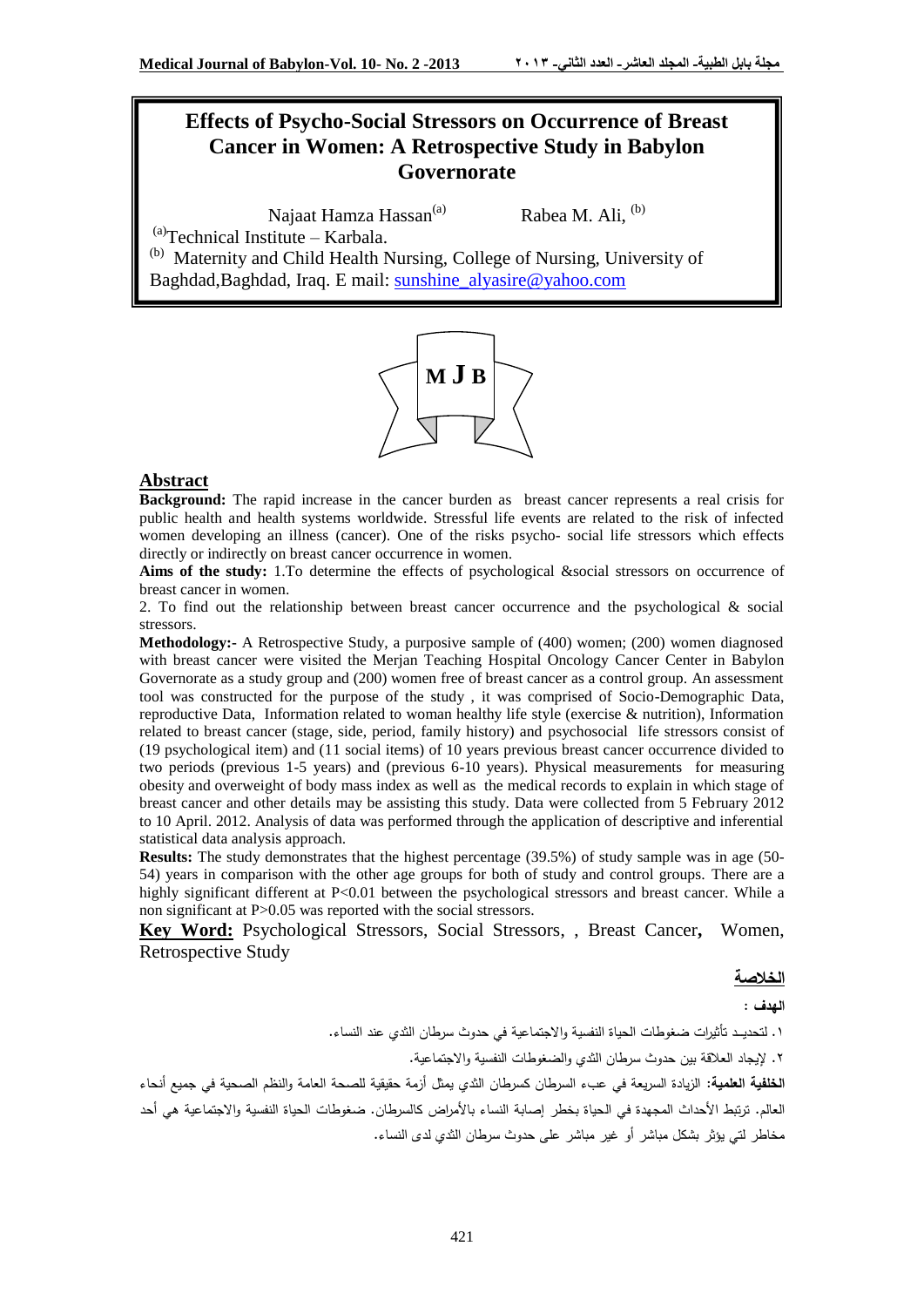**المنهجية :** دراسة ذات أثر رجعي،اختيرت عينة )غرضيه( شممت )044( امرأة )244( امرأة مصابة بسرطان الثدي قمن بزيارة مركز الأورام السرطانية في مستشفى مرجان التعليمي في محافظة بابل كمجموعة للدراسة و(٢٠٠) امرأة غير مصابة بسرطان الثدي كمجموعة ضابطة وقد نظمت استمارة استبيانيه لتحقيق الغرض من الدراسة شممت الخصائص الديموغرافية، المعمومات اإلنجابية، نمط الحياة الصحية بما يخص الرياضة والتغذية، معمومات متعمقة بطبيعة المرض كالمرحمة وجهة اإلصابة وفترة اإلصابة والتاريخ العائمي للإصابة بسرطان الثدي، ومعلومات عن ضغوطات الحياة النفسية (19) فقرة و والاجتماعية (١١) فقرة التي تعرضت لها المرأة المصابة بسرطان الثدي لعشرة سنين سابقة قسمت إلى فترتين (١-٥) سنين و(٦-١٠) سنين. وتم جمع البيانات من العينة من الفترة )5( شباط 2412 ولغاية 14 نيسان 2412 و اجري عميها التحميل اإلحصائي من خالل تطبيق اإلحصاء الوصفي و اإلحصاء االستداللي.

أشارت نتائج الد ارسة إلى أن النسبة المئويةُ ( 39.5%) من عينة الدراسة كانت من الفئة العمرية )50-54( لكال **النتائج -:** األعمى المجموعتين مقارنة بالفئات العمرية األخرى وأن هنالك عالقة ذات داللة معنوية عالية (0.01>P (بين ضغوطات الحياة النفسية- االجتماعية وحدوث سرطان الثدي بينما التوجد عالقة بين سرطان الثدي وضغوطات الحياة االجتماعية عند )0.05<P(

**\_\_\_\_\_\_\_\_\_\_\_\_\_\_\_\_\_\_\_\_\_\_\_\_\_\_\_\_\_\_\_\_\_\_\_\_\_\_\_\_\_\_\_\_\_\_\_\_\_\_\_\_\_\_\_\_\_\_\_\_\_\_\_\_\_\_\_\_\_\_\_\_\_\_\_\_\_\_\_\_\_\_\_**

#### **Introduction**

sychological stress refers to the emotional and physiological reactions experienced when an sychological stress refers to the<br>
emotional and physiological<br>
reactions experienced when an<br>
individual confronts a situation in which the demands go beyond their coping resources [1]. The body responds to stress by releasing stress [hormones,](http://www.cancer.gov/dictionary?expand=h#hormone) such as [epinephrine](http://www.cancer.gov/dictionary?expand=e#epinephrine) (also called adrenaline) and cortisol (also called [hydrocortisone\)](http://www.cancer.gov/dictionary?expand=h#hydrocortisone). The body produces these stress hormones to help a person react to a situation with more speed and strength. Stress that is chronic can increase the risk of [obesity,](http://www.cancer.gov/dictionary?expand=o#obese) heart disease, [depression,](http://www.cancer.gov/dictionary?expand=d#depression) and various other illnesses. Stress also can lead to unhealthy behaviors, such as overeating, smoking, or abusing [drugs](http://www.cancer.gov/dictionary?expand=d#drug) or alcohol, that may affect cancer risk [\[2\]](http://www.cancer.gov/cancertopics/factsheet/Risk/stress#r1). Recent epidemiologic studies support what common sense suggests: high levels of stress may contribute to disease processes, including breast cancer. Although the results of some epidemiologic studies are mixed, much evidence now points to social stress as a factor in breast cancer progression and a potential component of the higher breast cancer mortality observed in socioeconomically disadvantaged women. Repeated exposure to a stressor during this period can potentiate the release of

glucocorticoids. In adulthood, repeated exposure to the same stressor habituates the mouse to it and thus decreases the glucocorticoid response. Therefore, stressful experiences during these different developmental time periods may have different consequences on the HPA axis and therefore divergent effects on breast cancer risk. The effects of these varying stress responses on mammary development suggest possible developmental windows for stress effects on programming of hypothalamic endocrine systems (HPA and/or HPG) and subsequent risk of breast cancer [3]. perceptions of fear, anxiety and isolation, together referred to as psychosocial stress, and associations with breast cancer aggressiveness. Beast-cancer risk is altered by responses to the social environment will facilitate development of strategies for prevention not only of cancer but of other diseases that are exacerbated in vulnerable populations and contribute to health disparities in the general population [4]. Social support, an external resource, refers to the way in which social relationships protect individuals from the harmful, negative effects of stress [5].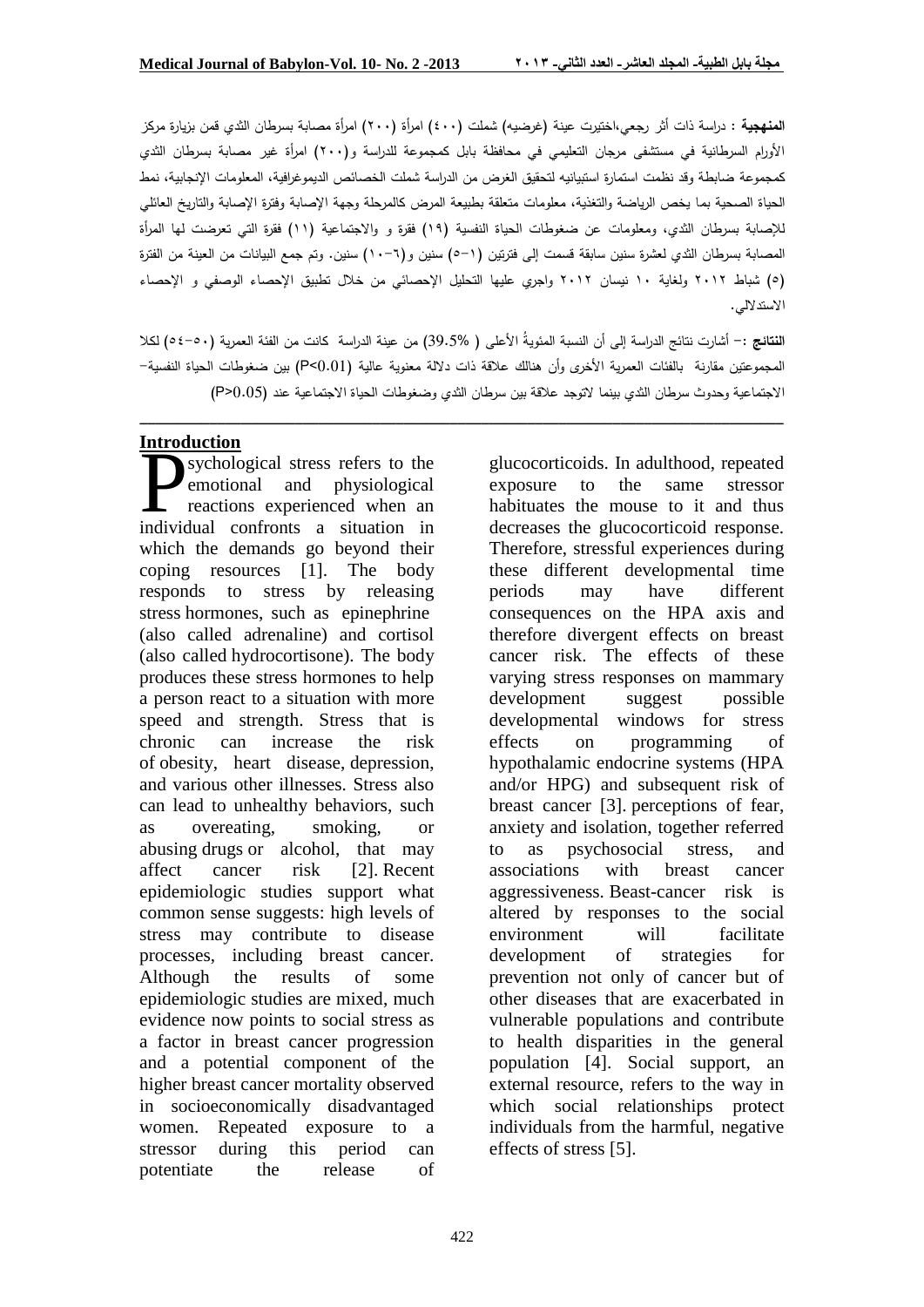### **Patients and Methods**

A retrospective design (a case control study) a purposive sample of (400) women; (200) women diagnosed with breast cancer were visited the Merjan Teaching Hospital Oncology Cancer Center in Babylon Governorate as a study group and (200) women free of breast cancer as a control group was conducted on determination of contributing psycho-social life stressors to breast cancer in women., they collected from different districts within Babylon Governorate and looks back retrospectively for two period (previous1-5 years) and (previous 6-10 years). The questionnaire was designed for the purpose of the study, it was comprised of 5 parts: sociodemographic data such as (mother's age, weight, length, BMI, educational level, social status, woman occupation, family income, type of family, and present living location and through previous 10 years), reproductive data such as (age of marriage, gravidity, parity, number of stillbirth, number of abortion, number of live children, date of menarche, date of first pregnancy, pregnancy interval, menopausal age, date of last menstrual period, regulatory of menstrual cycle, reproductive age breast feeding, contraceptive pills history and duration, history of infertility, and previous history of other complications), information related to woman healthy life style aspects: exercise which include (5 items), and the nutrition aspect include (14 items). These items rated according to scale (always, sometimes, and never), information related to breast cancer (stage, side, period, and family history of breast cancer), and information related psychological stressors which consist of (19) items such as (The death of a parent or loved one, The death of a son, Loss of spouse, Loss of son, Serious illness of a family

member, Separation from husband, Divorce, Divorced son or daughter, Termination of Employment, Retirement, Distrust of others, Depression (diagnosed), Chronic anxiety (diagnosed), Neurological , (irritability), Exposure to psychological violence, Abduction of a family member, Failure in the study, Failure to act / loss of capital) and social stressors (11) items such as (Isolation, Displacement, Disturbance of social relations: 'With husband, With parents, With relatives', Lack of family income, Ongoing family disputes, Change the social events, Negative change in the workplace, Violence at work, Social violence). These items rated according to scale (Yes, No) for two periods (previous 1- 5 years) and (previous 6- 10 years). Body mass index indicated for measuring obesity and overweight. The investigator measures the current BMI according to WHO Categories of BMI in 2002 which are: Underweight  $=<$ 18.5 kg/m<sup>2</sup>; Normal weight = 18.5-24.9 kg/m<sup>2</sup>; Overweight = 25-29.9 kg/m<sup>2</sup>; Obesity = 30 kg/m<sup>2</sup> or greater. Medical records explain in which stage of breast cancer and other details may be assisting this study. For pilot study & reliability of the questionnaire :A convenient sample of (20) breast cancer women who attended Merjan Teaching Hospital Oncology Cancer Center in Babylon Governorate for this preliminary study was conducted for the period (5 February, 2012) to (10 April, 2012) .The Reliability Coefficients of the Pilot Study (0.973). The time required for each interview ranged from (20– 30) minutes for each women and  $(5 -10)$  minutes for measuring the weight and height for estimate the BMI. Statistical data analysis approaches were used in order to analyze and assess the results of the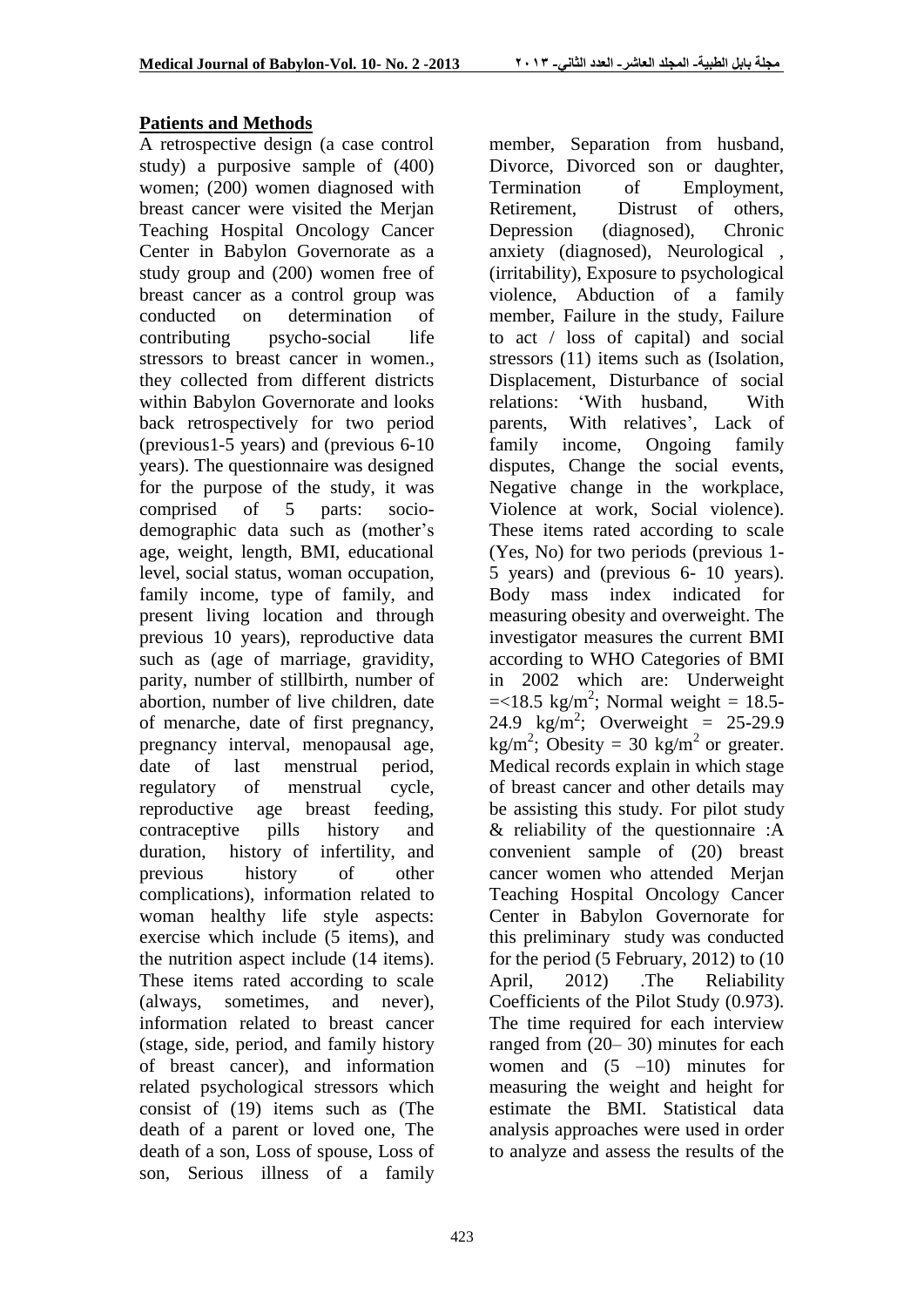study depended on Descriptive data analysis, and Inferential data analysis.

#### **Results**

**Table 1** Distribution of the studied demographical characteristics variables in the (Study and control) samples with comparisons significant

| Demographical<br><b>Characteristics</b> | <b>Samples</b> | <b>Groups</b>              | No.                     | Percent                 | Cum.<br><b>Percent</b>  | Asymp.<br>Sig. $(*)$<br>$(2 -$<br>tailed) |  |
|-----------------------------------------|----------------|----------------------------|-------------------------|-------------------------|-------------------------|-------------------------------------------|--|
|                                         |                | $20 - 24$                  | 2                       | 1.0                     | 1.0                     |                                           |  |
|                                         |                | $25 - 29$                  | 1                       | 0.5                     | 1.5                     |                                           |  |
|                                         |                | $30 - 34$                  | 3                       | 1.5                     | <b>3.0</b>              |                                           |  |
|                                         | <b>Study</b>   | $35 - 39$                  | 4                       | 2.0                     | 5.0                     |                                           |  |
|                                         |                | $40 - 44$                  | 9                       | 4.5                     | 9.5                     |                                           |  |
|                                         |                | $45 - 49$                  | 30                      | 15.0                    | 24.5                    |                                           |  |
|                                         |                | $50 - 54$                  | 79                      | 39.5                    | 64.0                    |                                           |  |
|                                         |                | 55 - 59                    | 59                      | 29.5                    | 93.5                    |                                           |  |
|                                         |                | $60 \geq$                  | 13                      | 6.5                     | 100.0                   | $Z = 0.000$                               |  |
| <b>Age Groups</b>                       |                | $20 - 24$                  | $\boldsymbol{2}$        | 1.0                     | 1.0                     | $P=1.000$<br><b>NS</b>                    |  |
|                                         |                | $25 - 29$                  | 1                       | 0.5                     | 1.5                     |                                           |  |
|                                         |                | $30 - 34$                  | 3                       | 1.5                     | 3.0                     |                                           |  |
|                                         |                | $35 - 39$                  | $\overline{\mathbf{4}}$ | 2.0                     | 5.0                     |                                           |  |
|                                         | Control        | $40 - 44$                  | 9                       | 4.5                     | 9.5                     |                                           |  |
|                                         |                | $45 - 49$                  | 30                      | 15.0                    | 24.5                    |                                           |  |
|                                         |                | $50 - 54$                  | 79                      | 39.5                    | 64.0                    |                                           |  |
|                                         |                | 55 - 59                    | 59                      | 29.5                    | 93.5                    |                                           |  |
|                                         |                | $60 \geq$                  | 13                      | 6.5                     | <b>100.0</b>            |                                           |  |
|                                         |                | Underweight                | 35                      | 17.5                    | 17.5                    |                                           |  |
|                                         |                | Normal weight              | 68                      | 34                      | 51.5                    |                                           |  |
|                                         | <b>Study</b>   | 44.5<br>Over weight<br>89  |                         | 96                      |                         |                                           |  |
| <b>BMI</b>                              |                | <b>Obesity</b>             | 8                       | $\overline{\mathbf{4}}$ | <b>100</b>              | $Z = 2.611$                               |  |
| (Kg/m <sup>2</sup> )                    |                | Underweight                | 40                      | 20                      | 20                      | $P=0.009$<br><b>HS</b>                    |  |
|                                         |                | Normal weight              | 97                      | 48.5                    | 68.5                    |                                           |  |
|                                         | Control        | Over weight                | 53                      | 26.5                    | 95                      |                                           |  |
|                                         |                | <b>Obesity</b>             | 10                      | 5                       | 100                     |                                           |  |
|                                         |                | <b>Illiterate</b>          | 8                       | $\overline{\mathbf{4}}$ | $\overline{\mathbf{4}}$ |                                           |  |
|                                         |                | Read and write             | 17                      | 8.5                     | 12.5                    |                                           |  |
|                                         |                | <b>Primary school</b>      | 21                      | 10.5                    | 23                      |                                           |  |
|                                         | <b>Study</b>   | <b>Intermediate school</b> | 37                      | 18.5                    | 41.5                    |                                           |  |
|                                         |                | <b>Secondary school</b>    | 79                      | 39.5                    | 81                      |                                           |  |
|                                         |                | <b>Institute graduate</b>  | 22                      | 11                      | 92                      |                                           |  |
| <b>Educational</b>                      |                | Collage and post graduate  | 16                      | 8                       | <b>100</b>              | $Z = 0.161$                               |  |
| <b>Level</b>                            |                | <b>Illiterate</b>          | $\boldsymbol{9}$        | 4.5                     | 4.5                     | $P=0.872$                                 |  |
|                                         |                | <b>Read and write</b>      | 14                      | $\overline{7}$          | 11.5                    | NS.                                       |  |
|                                         |                | <b>Primary school</b>      | 23                      | 11.5                    | 23                      |                                           |  |
|                                         | Control        | <b>Intermediate school</b> | 40                      | 20                      | 43                      |                                           |  |
|                                         |                | <b>Secondary school</b>    | 77                      | 38.5                    | 81.5                    |                                           |  |
|                                         |                | Institute graduate         | 20                      | 10                      | 91.5                    |                                           |  |
|                                         |                | Collage and post graduate  | 17                      | 8.5                     | <b>100</b>              |                                           |  |

**(\*) C.S. (NS: Non Sig. at P>0.05, HS: Highly Sig. at P<0.01) Continue**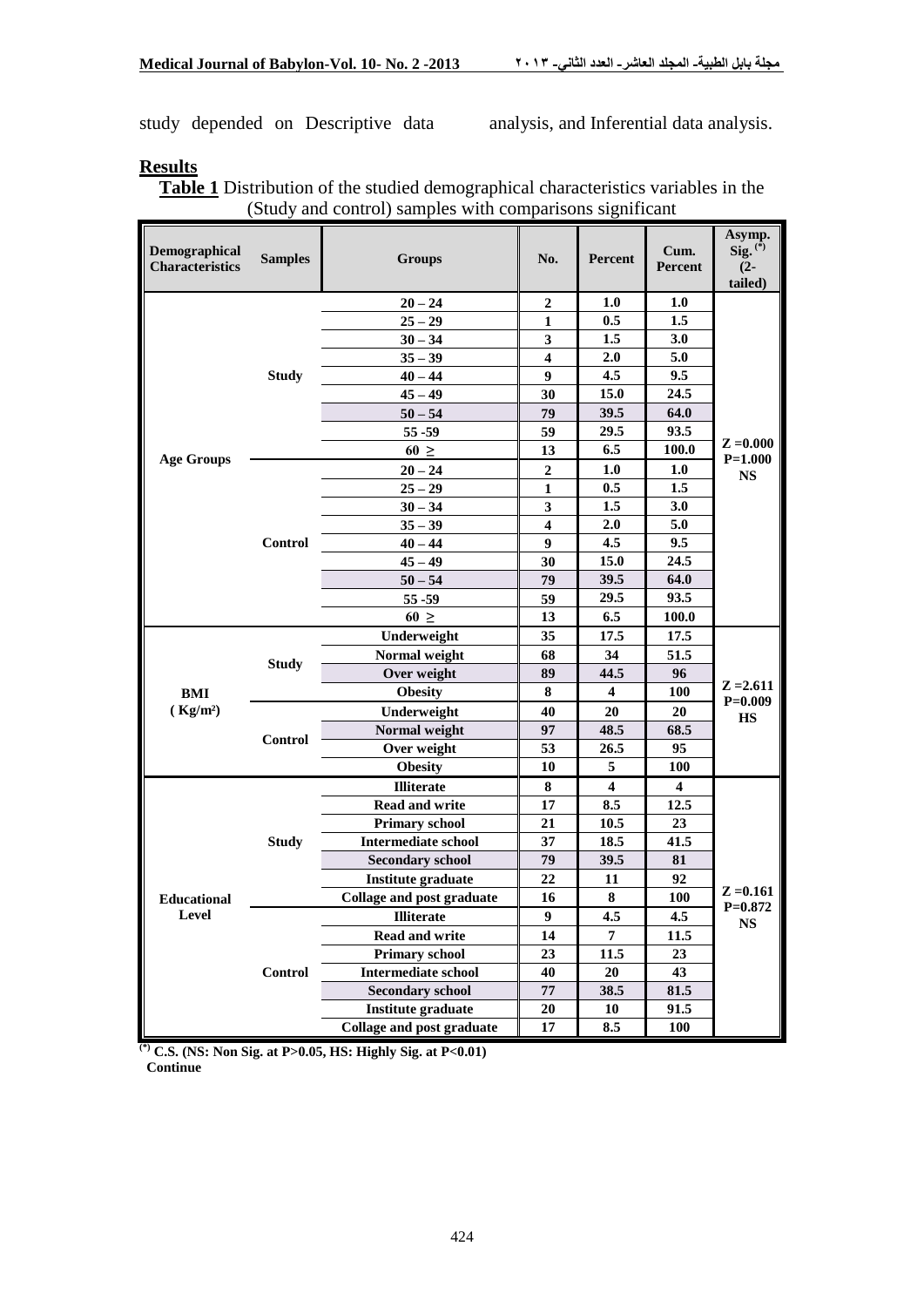|                            | groups         |                          | No.              | <b>Percent</b>          | Cum.<br>Percent | Asymp.<br>$^{(*)}$ Sig.<br>$(2-tailed)$ |  |
|----------------------------|----------------|--------------------------|------------------|-------------------------|-----------------|-----------------------------------------|--|
|                            |                | <b>Married</b>           | 141              | 70.5                    | 70.5            |                                         |  |
|                            |                | <b>Single</b>            | 16               | 8                       | 78.5            |                                         |  |
|                            | <b>Study</b>   | Widowed                  | 27               | 13.5                    | 92              |                                         |  |
|                            |                | <b>Divorced</b>          | 14               | 7                       | 99              |                                         |  |
| <b>Marital</b>             |                | <b>Separated</b>         | $\overline{2}$   | 1                       | 100             | $Z = 0.900$<br>$P=0.368$                |  |
| status                     |                | <b>Married</b>           | 133              | 66.5                    | 66.5            | <b>NS</b>                               |  |
|                            |                | <b>Single</b>            | 18               | 9                       | 75.5            |                                         |  |
|                            | <b>Control</b> | Widowed                  | 29               | 14.5                    | 90              |                                         |  |
|                            |                | <b>Divorced</b>          | 16               | 8                       | 98              |                                         |  |
|                            |                | <b>Separated</b>         | $\boldsymbol{4}$ | $\overline{2}$          | 100             |                                         |  |
|                            | <b>Study</b>   | <b>Housewife</b>         | 168              | 84                      | 84              |                                         |  |
| Occupational<br>status for |                | <b>Employed</b>          | 32               | 16                      | 100             | $Z = 0.000$<br>$P=1.000$                |  |
| respondents                | <b>Control</b> | <b>Housewife</b>         | 168              | 84                      | 84              | <b>NS</b>                               |  |
|                            |                | <b>Employed</b>          | 32               | 16                      | 100             |                                         |  |
|                            |                | <b>Sufficient</b>        | 85               | 42.5                    | 42.5            |                                         |  |
| Family<br>income           | <b>Study</b>   | <b>Barely sufficient</b> | 48               | 24                      | 66.5            |                                         |  |
|                            |                | <b>Not sufficient</b>    | 67               | 33.5                    | 100             | $Z = 0.984$<br>$P=0.325$                |  |
|                            |                | <b>Sufficient</b>        | 94               | 47                      | 47              | <b>NS</b>                               |  |
|                            | <b>Control</b> | <b>Barely sufficient</b> | 47               | 23.5                    | 70.5            |                                         |  |
|                            |                | Not sufficient           | 59               | 29.5                    | 100             |                                         |  |
|                            |                | <b>Nuclear</b>           | 91               | 45.5                    | 45.5            |                                         |  |
| Family                     | <b>Study</b>   | <b>Extended</b>          | 109              | 54.5                    | 100             | $Z = 1.698$<br>$P=0.090$                |  |
| type                       |                | <b>Nuclear</b>           | 108              | 54                      | 54              | <b>NS</b>                               |  |
|                            | Control        | <b>Extended</b>          | 92               | 46                      | 100             |                                         |  |
|                            |                | <b>Babylon</b>           | 127              | 63.5                    | 63.5            |                                         |  |
|                            |                | Karbala                  | 20               | 10                      | 73.5            |                                         |  |
|                            | <b>Study</b>   | Diwanyia                 | 14               | 7                       | 80.5            |                                         |  |
|                            |                | Najaf                    | 31               | 15.5                    | 96              |                                         |  |
| Location                   |                | Samawa                   | 8                | $\overline{\mathbf{4}}$ | 100             | $Z = 5.099$                             |  |
| of living                  |                | <b>Babylon</b>           | 169              | 84.5                    | 84.5            | $P=1.000$                               |  |
|                            |                | <b>Karbala</b>           | 18               | $\boldsymbol{9}$        | 93.5            | <b>NS</b>                               |  |
|                            | Control        | Diwanyia                 | 4                | $\overline{2}$          | 95.5            |                                         |  |
|                            |                | <b>Najaf</b>             | 6                | 3                       | 98.5            |                                         |  |
|                            |                | Samawa                   | 3                | 1.5                     | 100             |                                         |  |
|                            |                | <b>Urban</b>             | 154              | 77                      | 77              |                                         |  |
|                            | <b>Study</b>   | <b>Rural</b>             | 46               | 23                      | 100             | $Z = 1.0350$                            |  |
| <b>Residency</b>           |                |                          |                  |                         |                 | $P=0.301$                               |  |
|                            | Control        | Urban                    | 145              | 72.5                    | 72.5            | <b>NS</b>                               |  |
|                            |                | <b>Rural</b>             | 55               | 27.5                    | 100             |                                         |  |

Table (1) shows the distribution of the two samples (Study and Control) according to their demographical characteristics variable's (Age Groups, Educational Level, Marital status, Occupational status for respondents, Family income, Family type, Location of living, and Residency) reported a non significant differences at P>0.05, between the observed frequency's distributions compared with expected at the two groups, which indicated that

they were corresponding proportionally /or whether the two independent groups are seems to be drown from the same population. In addition to that, Body Mass Index was reported a highly significant different at P<0.01, with bad assessment at the study group compared with the control. he age group (50-54) years shown to be the larger group (39.5%) in comparison with the other age groups for both of study and control groups.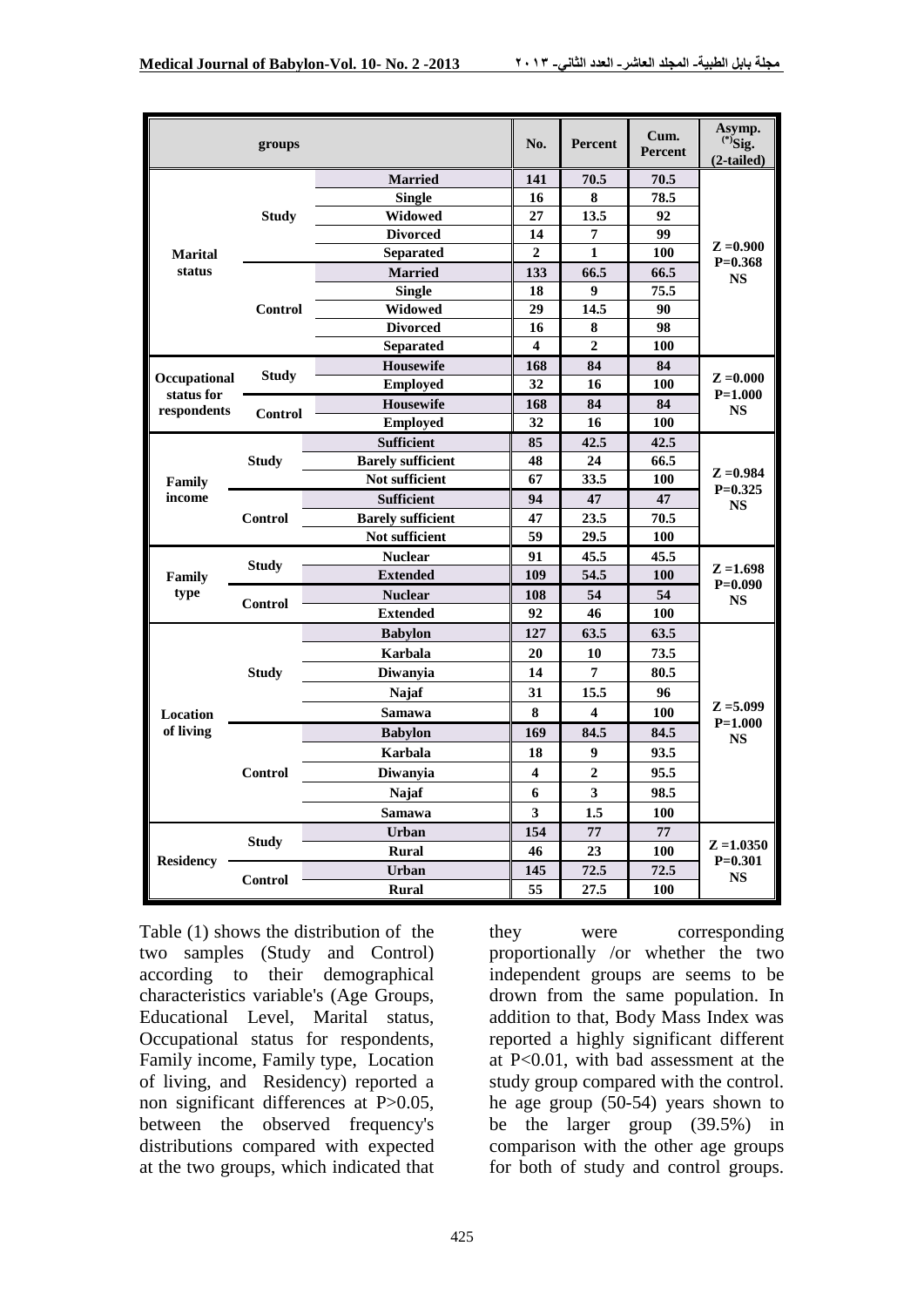The highest percentage (44.5%) of study group were overweight, while (48.5%) for the control group had normal weight. The highest percentage (39.5%) of study, and (38.5%) of control group were secondary school graduate, (70.5%) of study, and (66.5%) of control group were married, (77%), (84%) were housewives,

(42.5%) (47%) respectively for both groups have sufficient family income, (53%) of study group were live in extended families, while (54%) of control group were live in nuclear families,  $(63.5\%)$ ,  $(84.5\%)$  respectively for both groups live in Babylon city, and (77%), (72.5%) respectively for both groups were urban residency.

**Table 2** Distribution of the studied Reproductive & Medical characteristics variables in the (Study and control) samples with comparisons significant

| Reproductive<br>Characteristi<br>$\mathbf{c}\mathbf{s}$ | <b>Samples</b> | <b>Groups</b>           | No.                     | Percent         | Cum.<br>Percent | C.S<br>P-value                   |  |
|---------------------------------------------------------|----------------|-------------------------|-------------------------|-----------------|-----------------|----------------------------------|--|
|                                                         |                | 0                       | 30                      | 15              | 15              |                                  |  |
|                                                         |                | $1-2$                   | 54                      | 27              | 42              |                                  |  |
|                                                         | <b>Study</b>   | $3 - 4$                 | 76                      | 38              | 80              | $\chi^2 = 1.985$                 |  |
|                                                         |                | $5-6$                   | 37                      | 17.5            | 98.5            | $\hat{P} = 0.921$                |  |
| Gravidity                                               |                | 7 and more              | $\overline{\mathbf{3}}$ | 1.5             | 100             | <b>NS</b>                        |  |
|                                                         |                | $\bf{0}$                | 32                      | 16              | 16              |                                  |  |
|                                                         |                | $1 - 2$                 | 44                      | 22              | 38              |                                  |  |
|                                                         | Control        | $3-4$                   | 78                      | 39              | 77              |                                  |  |
|                                                         |                | $5-6$                   | 41                      | 20.5            | 97.5            |                                  |  |
|                                                         |                | 7 and more              | 5                       | 2.5             | 100             |                                  |  |
|                                                         |                | $\bf{0}$                | 30                      | 15              | 15              |                                  |  |
|                                                         |                | $1 - 2$                 | 78                      | 39              | 54              |                                  |  |
|                                                         | <b>Study</b>   | $3 - 4$                 | 62                      | 31              | 85              |                                  |  |
|                                                         |                | $5-6$                   | 28                      | 14              | 99              | $\chi^2 = 2.588$                 |  |
|                                                         |                | 7 and more              | $\overline{2}$          | $\mathbf{1}$    | 100             | $\tilde{P} = 0.858$<br><b>NS</b> |  |
| <b>Parity</b>                                           |                | 0                       | 32                      | 16              | 16              |                                  |  |
|                                                         |                | $1-2$                   | 64                      | 32              | 48              |                                  |  |
|                                                         | Control        | $3-4$                   | 66                      | 33              | 81              |                                  |  |
|                                                         |                | $5-6$                   | 34                      | 17              | 98              |                                  |  |
|                                                         |                | 7 and more              | 4                       | $\overline{2}$  | 100             |                                  |  |
|                                                         |                | $\bf{0}$                | 184                     | 92              | 92              |                                  |  |
|                                                         | <b>Study</b>   | $\mathbf{1}$            | 13                      | 6.5             | 98.5            |                                  |  |
| No. of still                                            |                | $\overline{2}$          | $\overline{\mathbf{3}}$ | 1.5             | 100             | <b>FEPT</b>                      |  |
| birth                                                   |                | $\overline{\mathbf{0}}$ | 186                     | $\overline{93}$ | $\overline{93}$ | $P = 0.855$<br><b>NS</b>         |  |
|                                                         | <b>Control</b> | $\mathbf{1}$            | 11                      | 5.5             | 98.5            |                                  |  |
|                                                         |                | $\overline{2}$          | $\mathbf{3}$            | 1.5             | 100             |                                  |  |
|                                                         |                | $\bf{0}$                | 172                     | 86              | 86              |                                  |  |
|                                                         | <b>Study</b>   | $\mathbf{1}$            | 10                      | 5               | 91              | $\chi^2 = 0.924$                 |  |
|                                                         |                | $\overline{2}$          | 12                      | 6               | 97              | $\hat{\mathbf{P}} = 0.630$       |  |
| No. of                                                  |                | 3                       | 6                       | $\mathbf{3}$    | 100             | <b>NS</b>                        |  |
| abortion                                                |                | $\bf{0}$                | 175                     | 87.5            | 87.5            |                                  |  |
|                                                         | Control        | $\mathbf{1}$            | 11                      | 5.5             | 93              | $C.C. = 0.131$<br>$P = 0.630$    |  |
|                                                         |                | $\overline{2}$          | 11                      | 5.5             | 98.5            | <b>NS</b>                        |  |
|                                                         |                | $\overline{\mathbf{3}}$ | $\overline{\mathbf{3}}$ | 1.5             | 100             |                                  |  |

**Continue..**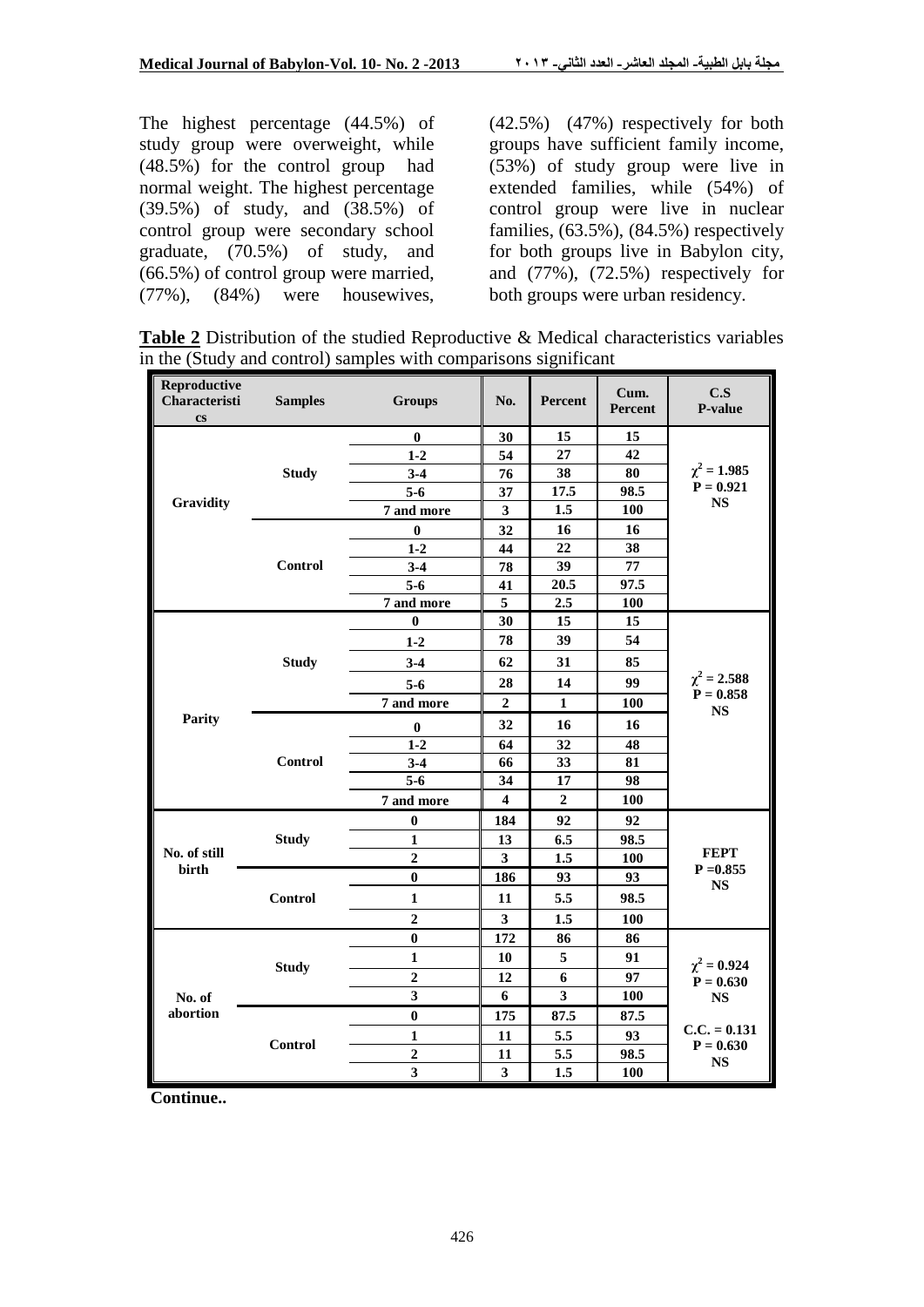| Reproductive<br><b>Characteristics</b> | <b>Samples</b> | <b>Groups</b>    | No.              | Percent | Cum.<br><b>Percent</b> | C.S<br>P-value             |  |
|----------------------------------------|----------------|------------------|------------------|---------|------------------------|----------------------------|--|
|                                        |                | $\bf{0}$         | 30               | 15      | 15                     |                            |  |
|                                        |                | $1 - 2$          | 70               | 35      | 50                     |                            |  |
|                                        | <b>Study</b>   | $3-4$            | 70               | 35      | 85                     |                            |  |
|                                        |                | $5-6$            | 28               | 14      | 99                     |                            |  |
| No. of living                          |                | 7 and more       | $\boldsymbol{2}$ | 1       | <b>100</b>             | $\chi^2 = 2.380$           |  |
| <b>habies</b>                          |                | $\bf{0}$         | 32               | 16      | 16                     | $P = 0.882$                |  |
|                                        |                | $1 - 2$          | 58               | 29      | 45                     | <b>NS</b>                  |  |
|                                        | <b>Control</b> | $3-4$            | 74               | 37      | 82                     |                            |  |
|                                        |                | $5-6$            | 33               | 16.5    | 98.5                   |                            |  |
|                                        |                | 7 and more       | 3                | 1.5     | 100                    |                            |  |
|                                        | <b>Study</b>   | <b>Regular</b>   | 147              | 73.5    | 73.5                   |                            |  |
| <b>Regulation of</b><br>menstrual      |                | <b>Irregular</b> | 53               | 26.5    | 100                    | <b>FEPT</b><br>$P = 0.047$ |  |
| cycle                                  | <b>Control</b> | <b>Regular</b>   | 162              | 81      | 81                     | S                          |  |
|                                        |                | <b>Irregular</b> | 38               | 19      | 100                    |                            |  |
|                                        | <b>Study</b>   | Rep. age         | 37               | 18.5    | 18.5                   |                            |  |
| The women in                           |                | Post-Rep. age    | 163              | 81.5    | <b>100</b>             | <b>FEPT</b><br>$P = 0.704$ |  |
| reproductive<br>age                    | <b>Control</b> | Rep. age         | 40               | 20      | 20                     | <b>NS</b>                  |  |
|                                        |                | Post-Rep. age    | 160              | 80      | <b>100</b>             |                            |  |
|                                        | <b>Study</b>   | Yes              | 125              | 62.5    | 62.5                   | <b>FEPT</b>                |  |
| <b>Breast feeding</b>                  |                | N <sub>0</sub>   | 45               | 22.5    | <b>100</b>             | $P = 0.000$                |  |
|                                        |                | Yes              | 151              | 75.5    | 75.5                   | <b>HS</b>                  |  |
|                                        | <b>Control</b> | N <sub>o</sub>   | 17               | 8.5     | 100                    |                            |  |
|                                        |                | Not use          | 73               | 36.5    | 36.5                   |                            |  |
|                                        |                | <b>Pills</b>     | 67               | 33.5    | 70                     |                            |  |
|                                        | <b>Study</b>   | <b>Helix</b>     | 28               | 14      | 84                     |                            |  |
|                                        |                | <b>Surgery</b>   | 20               | 10      | 94                     | $\chi^2$ = 7.179           |  |
| The use of                             |                | Condom           | 12               | 6       | 100                    | $P = 0.066$                |  |
| contraception                          |                | Not use          | 76               | 38      | 38                     | <b>NS</b>                  |  |
|                                        |                | <b>Pills</b>     | 46               | 23      | 61                     |                            |  |
|                                        | <b>Control</b> | <b>Helix</b>     | 41               | 20.5    | 81.5                   |                            |  |
|                                        |                | <b>Surgery</b>   | 20               | 10      | 91.5                   |                            |  |
|                                        |                | Condom           | 17               | 8.5     | 100                    |                            |  |
|                                        |                | Yes              | 13               | 6.5     | 6.5                    |                            |  |
| <b>Infertility</b>                     | <b>Study</b>   | N <sub>0</sub>   | 170              | 85      | <b>100</b>             | <b>FEPT</b><br>$P = 0.858$ |  |
|                                        |                | <b>Yes</b>       | 12               | 6       | 6                      | <b>NS</b>                  |  |
|                                        | <b>Control</b> | N <sub>0</sub>   | 169              | 84.5    | <b>100</b>             |                            |  |
|                                        | <b>Study</b>   | Yes              | 59               | 29.5    | 25.5                   |                            |  |
| <b>Other</b>                           |                | N <sub>0</sub>   | 141              | 70.5    | 100                    | <b>FEPT</b><br>$P = 0.504$ |  |
| diseases                               | Control        | Yes              | 53               | 26.5    | 26.5                   | <b>NS</b>                  |  |
|                                        |                | N <sub>0</sub>   | 147              | 73.5    | <b>100</b>             |                            |  |

Table (2) shows that the highest percentage of study and control group (38%) (39%) respectively were having (3-4) gravida. Regarding parity (39%) of study group were having(1-2) Para , while for control group (33%) of them were having (3-4) Para, (8%) of study group and (7%) of control group had between 1 & 2) still births,  $(14%)$  of study group and (12.5%) of controls were having between  $(1-3)$  abortions. Regarding the number of living babies (35%) having (1-2) and (3-4) child respectively in study group, while (37%) of control group had (3-4) child. The highest percentage of both study and control groups  $(73.5\%)$  $(81\%)$ respectively were having regular menstrual periods, (81.5%)(80%) of study and control group respectively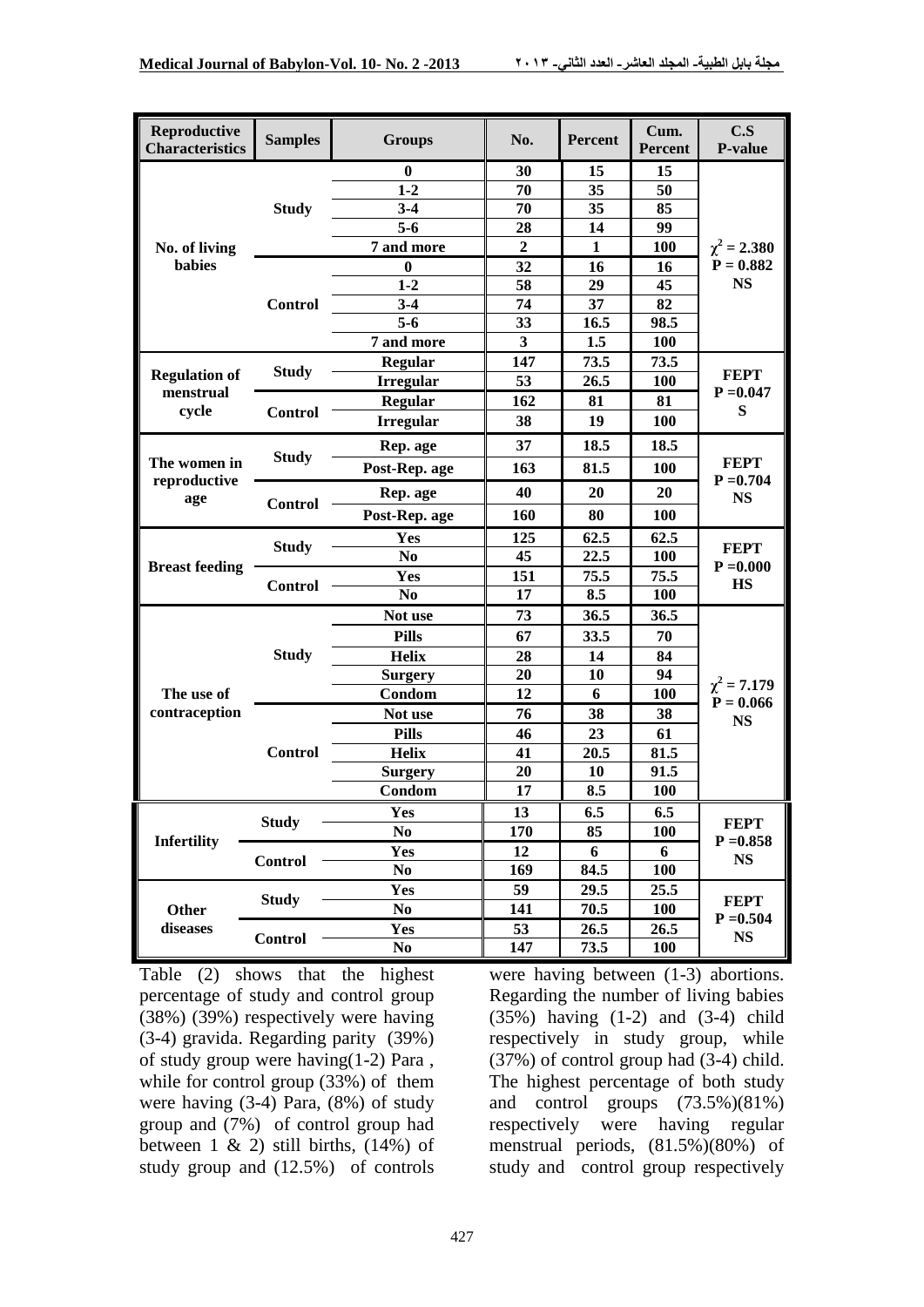were in post-reproductive age, 62.5%), (75.5%) respectively were breast feed their babies for those who were married and having babies. Regarding the use of contraceptive the highest percentage of study and control group were using different types of

contraceptives, and the highest percentage of the users(33.5%) (23%) respectively were using pills, only (6.5%) (6%) respectively for both study and control group were having infertility.

 **Table 3** Descriptive statistics related to some Reproductive characteristics (Study and Control) groups

| <b>Reproductive characteristics</b> | <b>Groups</b>  | No. | M.S.  | Std.<br>Dev. | Std.<br><b>Error Mean</b> |
|-------------------------------------|----------------|-----|-------|--------------|---------------------------|
|                                     | <b>Study</b>   | 200 | 12.48 | 0.81         | 0.06                      |
| Age at menarche                     | <b>Control</b> | 200 | 12.59 | 0.83         | 0.06                      |
|                                     | <b>Study</b>   | 170 | 27.01 | 11.81        | 0.08                      |
| Age at first pregnancy              | Control        | 168 | 23.53 | 11.52        | 0.08                      |
| <b>Pregnancy interval</b>           | <b>Study</b>   | 170 | 1.32  | 0.72         | 5.10                      |
|                                     | <b>Control</b> | 168 | 1.20  | 0.69         | 4.92                      |
|                                     | <b>Study</b>   | 112 | 52.90 | 1.97         | 0.19                      |
| Age at menopause                    | <b>Control</b> | 112 | 52.54 | 1.92         | 0.18                      |
| Age at last menstrual cycle         | Study          | 112 | 56.81 | 42.30        | 4.00                      |
|                                     | <b>Control</b> | 112 | 56.54 | 42.32        | 4.00                      |
|                                     | <b>Study</b>   | 130 | 7.44  | 1.70         | 0.15                      |
| <b>Duration of contraception</b>    | <b>Control</b> | 125 | 7.03  | 2.00         | 0.18                      |

Table (3): demonstrates the means of some reproductive variables. The mean age at menarche for study sample was  $(12.48 \pm 0.81)$  years which was lower than the age at menarche for control group  $(12.59\pm0.83)$  years. The mean age at first pregnancy  $(27.01 \pm 11.81)$ years for study sample, while  $(23.53\pm11.52)$  years for the control. Pregnancy interval means (1.32±0.72) years for study sample, and  $(1.20\pm0.69)$  years for control. Regarding age at menopause  $(52.90 \pm 1.97)$  years for study sample, and  $(52.54\pm1.92)$  years for control. The mean age at last menstrual cycle  $(56.81 \pm 42.30)$  years for study sample, and  $(56.54 \pm 42.32)$  years for control, and regarding the duration of contraception use  $(7.44 \pm 1.70)$  years for the study group, and  $(7.03\pm2.00)$  years for the control.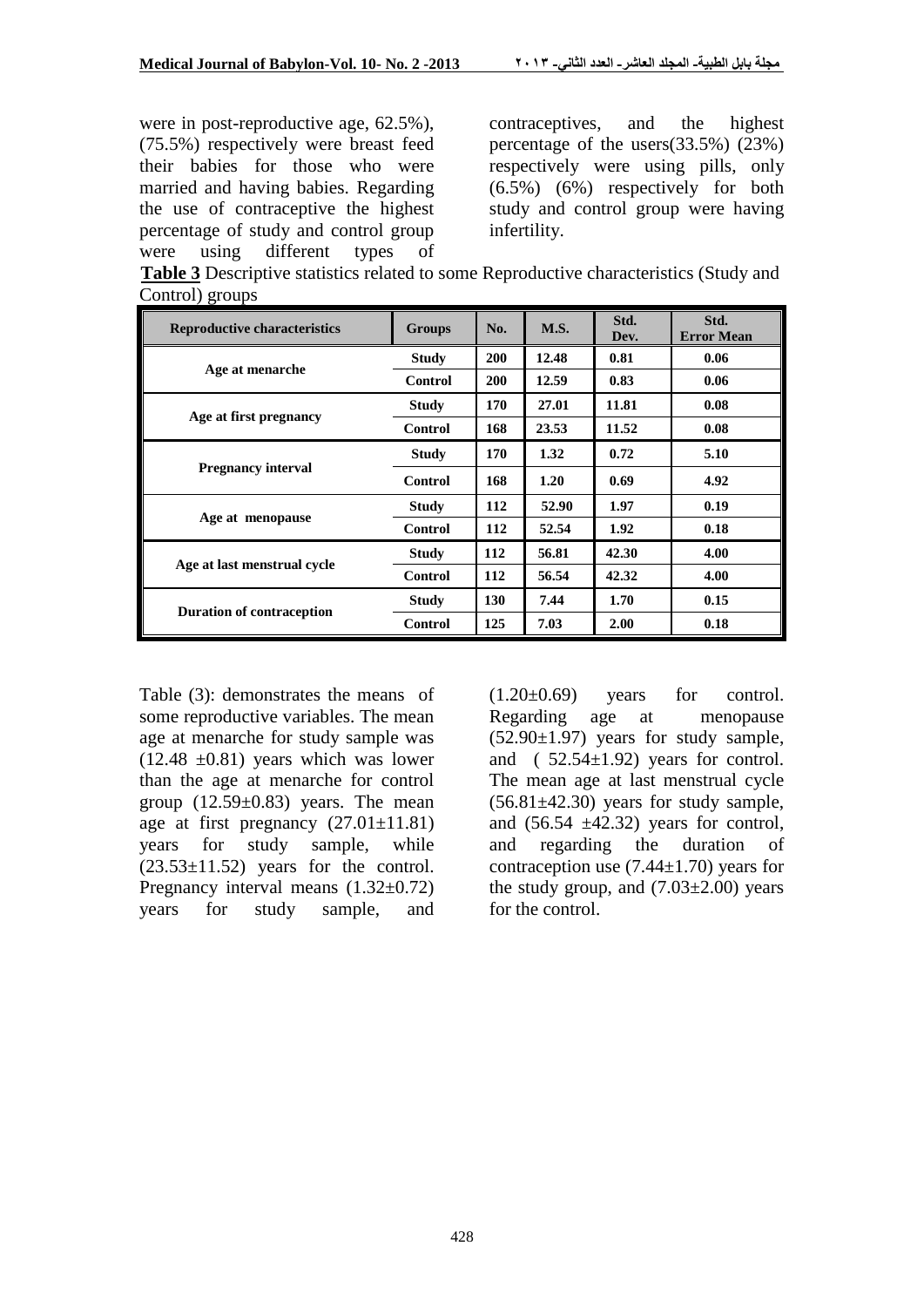| <b>Reproductive characteristics</b> |                         | <b>Levine's Test for</b><br><b>Equality of Variances</b> | t-test for Equality of Means | C.S. |                      |           |
|-------------------------------------|-------------------------|----------------------------------------------------------|------------------------------|------|----------------------|-----------|
|                                     | (F)<br><b>Statistic</b> | Sig.                                                     | (t)<br><b>Statistic</b>      | d.f. | Sig.<br>$(2-tailed)$ |           |
| Age at menarche                     | 0.591                   | 0.442                                                    | 1.345                        | 398  | 0.179                | <b>NS</b> |
| Age at first pregnancy              | 0.416                   | 0.519                                                    | 0.561                        | 338  | 0.575                | <b>NS</b> |
| <b>Pregnancy interval</b>           | 9.12                    | 0.003                                                    | 1.17                         | 166  | 0.241                | <b>NS</b> |
| Age at menopause                    | 0.041                   | 0.841                                                    | 1.408                        | 222  | 0.160                | <b>NS</b> |
| Age at last menstrual cycle         | 0.000                   | 0.998                                                    | 0.049                        | 222  | 0.961                | <b>NS</b> |
| <b>Duration of contraception</b>    | 2.173                   | 0.142                                                    | 1.750                        | 253  | 0.081                | <b>NS</b> |

**Table 4** Comparisons significant for some Reproductive characteristics variables between the two groups

Table (4) showed the results of testing coincidence's responding between different of the studied groups according to Reproductive characteristics variables through equality of variances and equality of mean value's parameters. The results of testing indicating that there are no significant different at P>0.05 were obtained, which indicated that they were corresponding proportionally /or whether the two independent groups are seems to be drown from the same population.

| <b>Table 5</b> Distribution of the study sample according to the breast cancer history |  |
|----------------------------------------------------------------------------------------|--|
|----------------------------------------------------------------------------------------|--|

| <b>About Breast Cancer</b> | <b>Stage</b>          | Freq. $(*)$    | <b>Percent</b>          | Cum.<br><b>Percent</b> | <b>C.S.</b>                     |
|----------------------------|-----------------------|----------------|-------------------------|------------------------|---------------------------------|
|                            | Stage 1               | 8              | $\overline{\mathbf{4}}$ | 4                      | $\chi^2 =$                      |
| <b>Breast cancer stage</b> | Stage 2               | 70             | 35                      | 39                     | 187.36                          |
|                            | Stage 3               | 120            | 60                      | 99                     | $P = 0.000$                     |
|                            | Stage 4               | $\mathbf{2}$   | 1                       | <b>100</b>             | <b>HS</b>                       |
|                            | Right                 | 94             | 47                      | 47                     | $\chi^2 =$                      |
| <b>Breast cancer side</b>  | Left                  | 104            | 52                      | 99                     | 94.840                          |
|                            | <b>Both of them</b>   | $\overline{2}$ | 1                       | 100                    | $P = 0.000$<br><b>HS</b>        |
|                            | <b>Non Applicable</b> | 186            | 93                      | 93                     |                                 |
|                            | mother                | 5              | 2.5                     | 95.5                   |                                 |
|                            | sister                | 3              | 1.5                     | 97                     | $\chi$ 2 = 3.143<br>$P = 0.534$ |
| <b>Family history</b>      | daughter              | 1              | 0.5                     | 97.5                   | <b>NS</b>                       |
|                            | aunt                  | 3              | 1.5                     | 99                     |                                 |
|                            | grandma               | $\overline{2}$ | 1                       | <b>100</b>             |                                 |
|                            | $1 - 2$               | 45             | 22.5                    | 22.5                   | $\chi^2 =$                      |
| Period of disease in years | $3-4$                 | 102            | 51                      | 73.5                   | 94.070                          |
|                            | $5-6$                 | 51             | 25.5                    | 99                     | $P = 0.000$                     |
|                            | 7 and more            | $\mathbf{2}$   | 1                       | <b>100</b>             | <b>HS</b>                       |

**(\*) Frequencies of breast cancer cases** 

Table (5): Shows that the majority (60%) of cases had third stage of breast cancer, (52%) of cases had left breast cancer, (93%)of cases had no family history, and  $(51\%)$  of cases had  $(3-4)$ years period of breast cancer. High

significant differences were found between breast cancer stages, breast cancer side, period of breast cancer, while no significant differences were found in family history.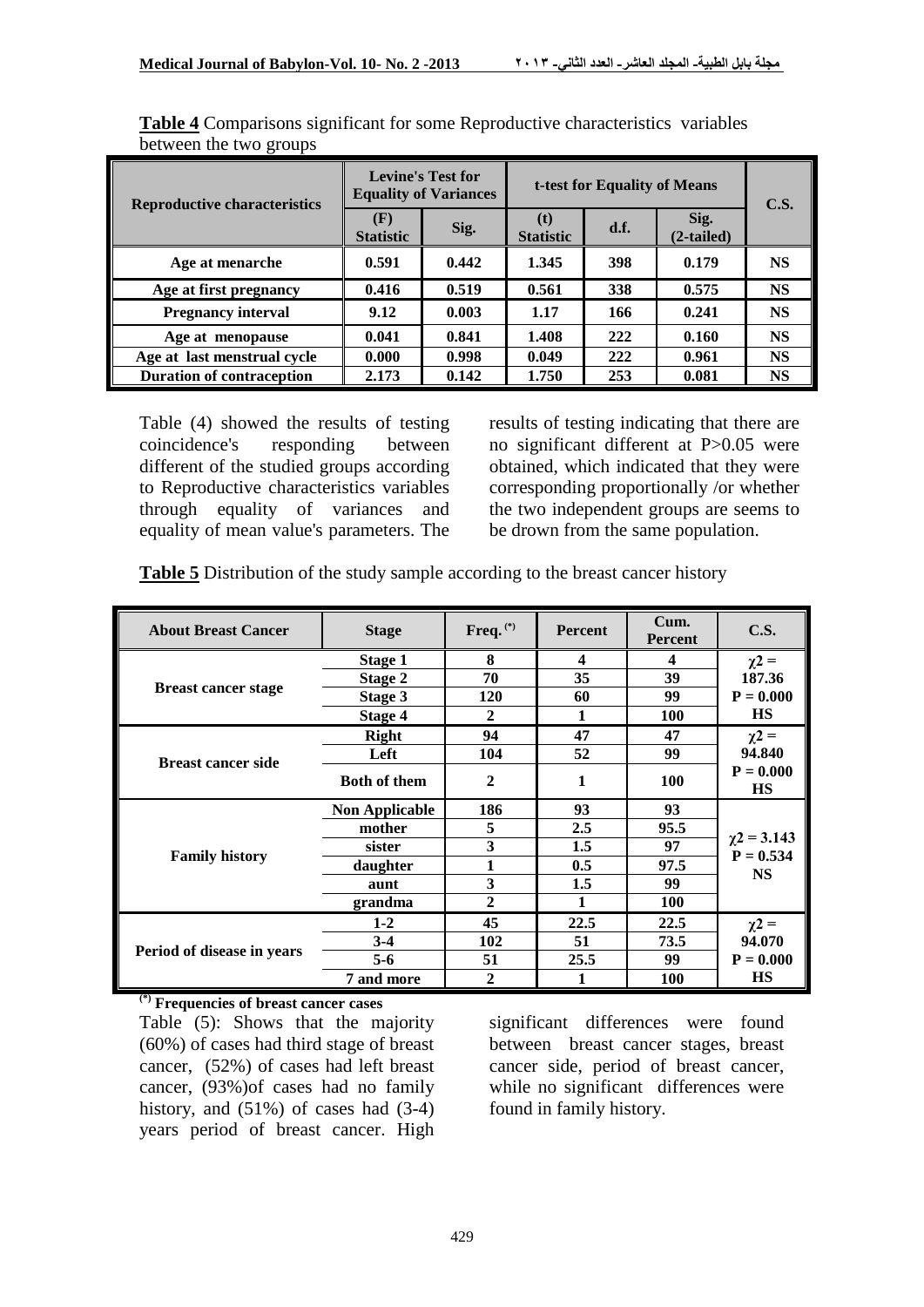

**Figure 1** Bar chart for Mean of Score at the Sub and Main Domain of Life Aspects (Exercise & Nutrition) at the (Study and Control) groups

| <b>Table 6</b> Comparisons Significant for the Studied Sub and Main domains of "Life" |  |  |  |
|---------------------------------------------------------------------------------------|--|--|--|
| aspects to Breast Cancer in women "between (Study and Control) groups                 |  |  |  |

|                                                | Levene's<br><b>Equality of Variances</b> | for<br><b>Test</b> | t-test for Equality of Means |       |                      |           |
|------------------------------------------------|------------------------------------------|--------------------|------------------------------|-------|----------------------|-----------|
| <b>Sub and Main Domains</b>                    | (F)<br><b>Statistic</b>                  | Sig.               | (t)<br><b>Statistic</b>      | d.f.  | Sig.<br>$(2-tailed)$ | C.S.      |
| <b>Exercise</b>                                | 4.385                                    | 0.037              | $-4.878$                     | 390.5 | 0.000                | <b>HS</b> |
| <b>Nutrition</b>                               | 0.161                                    | 0.688              | $-4.272$                     | 398.0 | 0.000                | <b>HS</b> |
| <b>Life Aspects for Exercise and Nutrition</b> | 0.692                                    | 0.406              | $-6.405$                     | 398.0 | 0.000                | <b>HS</b> |

**C.S. : ( S: Sig. at P<0.05 , HS: Highly Sig. at P<0.01 )**

Table (6) showed the results of testing coincidence's responding between different of the studied groups according to Sub and Main domain of "Life Aspects to Breast Cancer in women " through equality of variances and equality of mean value's parameters. The results of testing

indicating that there are too highly significant different at P<0.001 were obtained, and that concluded a meaningful differences had been reported however that both of groups full their mean of score under cutoff point.

**Table 7** Descriptive statistics for the studied Stressors Domains with percentile transformed scoring for the two different groups.

| <b>Stressors</b><br><b>Domains</b> | <b>Groups</b>  | No. | <b>Mean</b> | Std.<br>Dev. |              | 95% C.I. for<br><b>Mean</b> |             | Min.     | Max. |
|------------------------------------|----------------|-----|-------------|--------------|--------------|-----------------------------|-------------|----------|------|
|                                    |                |     |             |              | <b>Error</b> | L. B.                       | <b>U.B.</b> |          |      |
| Psychological                      | <b>Study</b>   | 200 | 10.16       | 6.73         | 0.48         | 9.22                        | 11.10       | $\bf{0}$ | 26.3 |
|                                    | Control        | 200 | 5.71        | 5.38         | 0.38         | 4.96                        | 6.46        | $\bf{0}$ | 26.3 |
|                                    | <b>Study</b>   | 200 | 13.77       | 8.93         | 0.63         | 12.53                       | 15.02       | $\bf{0}$ | 36.4 |
| <b>Social</b>                      | <b>Control</b> | 200 | 12.59       | 8.68         | 0.61         | 11.38                       | 13.80       | $\bf{0}$ | 36.4 |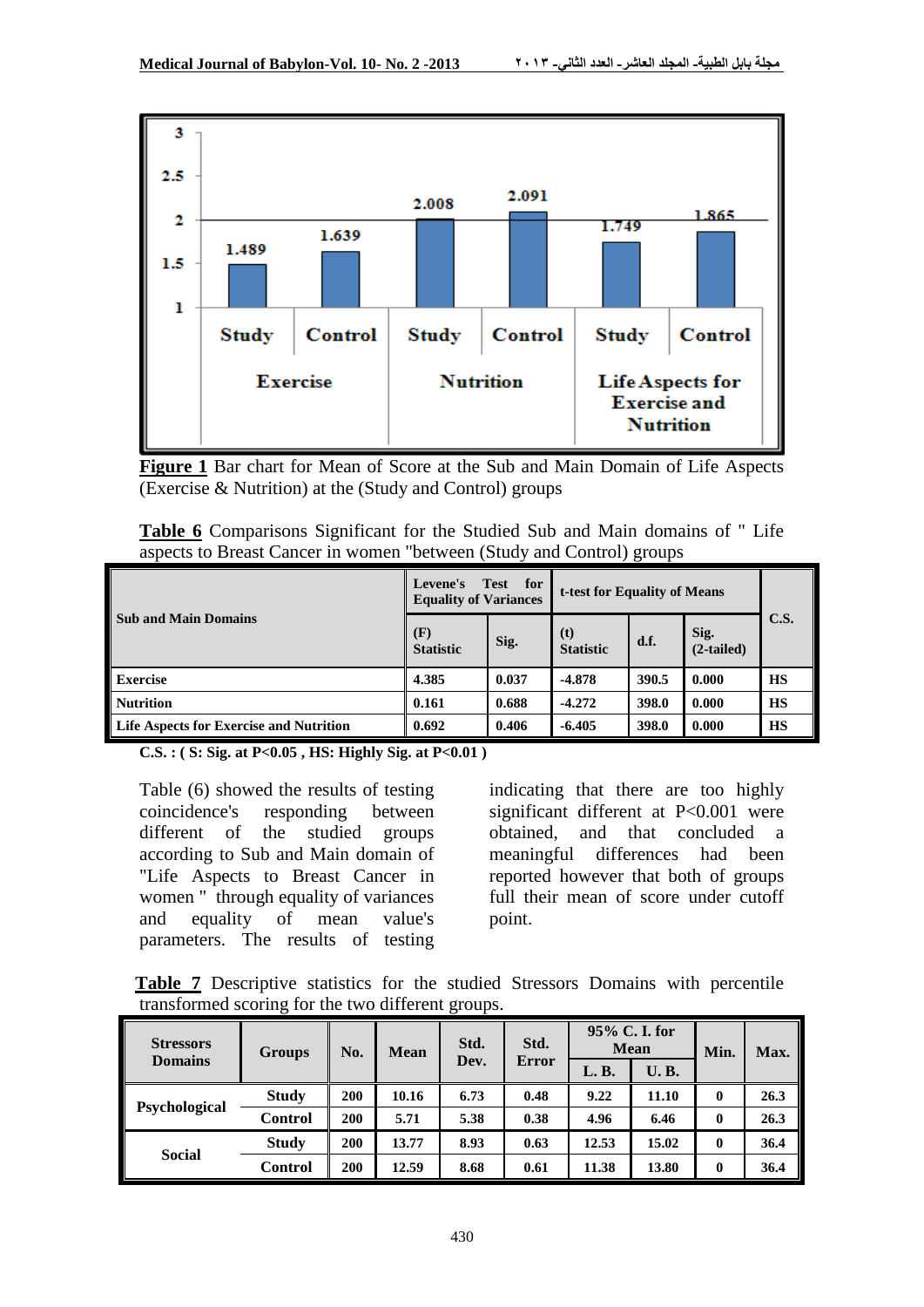Table (7): The table shows that the means of psychological and social stressors in study group was higher than that of control group.

| <b>Sub and Main Domains</b>    | <b>Levene's Test for</b><br><b>Equality of</b><br><b>Variances</b> |       | t-test for Equality of Means |       |                           |                                |  |
|--------------------------------|--------------------------------------------------------------------|-------|------------------------------|-------|---------------------------|--------------------------------|--|
|                                | (F)<br><b>Statistic</b>                                            | Sig.  | (t)<br><b>Statistic</b>      | d.f.  | Sig.<br>$(2 -$<br>tailed) | $\mathbf{C.S.}$ <sup>(*)</sup> |  |
| <b>Psychological Stressors</b> | 5.594                                                              | 0.018 | 7.305                        | 379.5 | 0.000                     | <b>HS</b>                      |  |
| <b>Social Stressors</b>        | 0.534                                                              | 0.465 | 1.342                        | 398.0 | 0.180                     | <b>NS</b>                      |  |
| <b>Life Stressors</b>          | 5.540                                                              | 0.019 | 6.998                        | 389.5 | 0.000                     | <b>HS</b>                      |  |

| <b>Table 8</b> Comparisons Significant for the Studied Sub and Main domains of "Life" |  |  |  |  |
|---------------------------------------------------------------------------------------|--|--|--|--|
| Stressors to Breast Cancer in women " between (Study and Control) groups              |  |  |  |  |

**(\*) C.S. : ( NS : Non Sig. at P>0.05 ; S: Sig. at P<0.05 , HS: Highly Sig. at P<0.01 )**

Table (8) showed the results of testing coincidence's responding between different of the studied groups according to Sub and Main domain of "Life Stressors to Breast Cancer in women"(psychological and social) through equality of variances and equality of mean value's parameters

with percentile transformed scoring. The results of testing indicating that there are a highly significant different at P<0.01 were obtained at the psychological Stressors Sub domains, a non significant at P>0.05 was reported with the social sub domain.

**Table 9** Distribution of applicable respondent's frequencies for the questionnaire's items of Life Stressors (Psychological Domain) in the two groups with their Study to Control Ratio Score and Grand weighted Mean of Percent

|                                                                   |                 | <b>Study</b>     |                         | <b>Control</b>  |                  |                | <b>SCR</b>     |
|-------------------------------------------------------------------|-----------------|------------------|-------------------------|-----------------|------------------|----------------|----------------|
| <b>Items</b>                                                      | $(1-5)$<br>Yrs. | $(6-10)$<br>Yrs. | <b>Total</b>            | $(1-5)$<br>Yrs. | $(6-10)$<br>Yrs. | <b>Total</b>   | $\frac{0}{0}$  |
| The death of a spouse                                             | 25              | 10               | 35                      | 21              | 10               | 31             | 13             |
| The death of a parent or loved one                                | 19              | 9                | 28                      | 11              | 7                | 18             | 56             |
| The death of a son                                                | 8               | 5                | 13                      | 3               | 3                | 6              | 117            |
| Loss of spouse                                                    | $\overline{2}$  | $\bf{0}$         | $\overline{2}$          | $\mathbf{1}$    | $\bf{0}$         | 1              | 100            |
| Loss of son                                                       | 4               | $\overline{2}$   | 6                       | $\overline{2}$  | $\overline{2}$   | 4              | 50             |
| <b>Serious illness of a family member</b>                         | 15              | 13               | 28                      | $\overline{2}$  | 10               | 12             | 133            |
| <b>Separation from husband</b>                                    | $\blacksquare$  |                  |                         |                 |                  |                |                |
| <b>Divorce</b>                                                    | 4               | 1                | 5                       | 1               | 1                | $\overline{2}$ | 150            |
| Divorced son or daughter                                          | 6               | 1                | 7                       | 6               | 1                | 7              | $\mathbf{0}$   |
| <b>Termination of Employment</b>                                  | $\blacksquare$  |                  | $\blacksquare$          |                 |                  |                |                |
| <b>Retirement</b>                                                 | $\mathbf{0}$    | 1                | 1                       | $\mathbf{0}$    | 1                | $\mathbf{1}$   | $\mathbf{0}$   |
| <b>Distrust of others</b>                                         | 11              | 6                | 17                      | 8               | $\overline{7}$   | 15             | 13             |
| <b>Depression (diagnosed)</b>                                     | 3               | $\mathbf{0}$     | 3                       | 3               | $\boldsymbol{0}$ | 3              | $\mathbf{0}$   |
| <b>Chronic anxiety (diagnosed)</b>                                | 1               | 3                | $\overline{\mathbf{4}}$ | $\overline{2}$  | 1                | 3              | 33             |
| <b>Neurological (irritability)</b>                                | 54              | 53               | 107                     | 27              | 29               | 56             | 89             |
| <b>Exposure to psychological violence</b>                         | 69              | 59               | 128                     | 28              | 24               | 52             | 146            |
| <b>Abduction of a family member</b>                               | $\bf{0}$        | $\overline{2}$   | $\mathbf{2}$            | $\bf{0}$        | $\overline{2}$   | $\overline{2}$ | $\mathbf{0}$   |
| Failure in the study                                              | $\blacksquare$  | $\blacksquare$   |                         | ٠               |                  | $\blacksquare$ |                |
| Failure to act / loss of capital                                  | ٠               | $\blacksquare$   | ٠                       | ۰               | $\blacksquare$   | $\blacksquare$ | $\blacksquare$ |
| <b>Overall Assessment (Grand Weight)</b><br><b>Mean of Score)</b> |                 |                  | 26                      |                 |                  | 14             | 96.07          |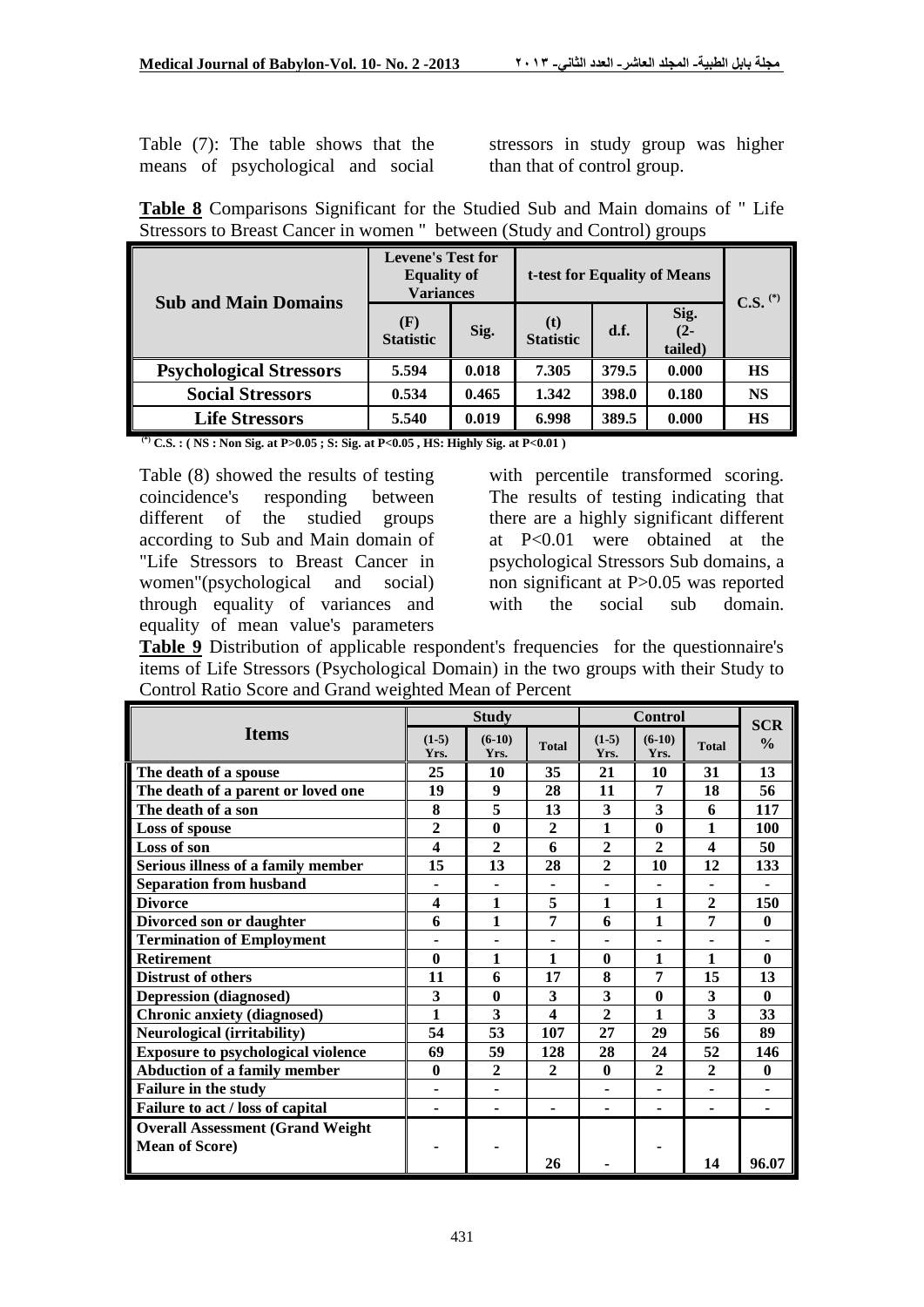Table (9): shows the observed frequencies of respondents with respect to the Psychological Stressor's items distributed in the two categories responding (1-5) years and (6-10) years as well as, total numbers, their percentages out of the studied individuals group, Study to Control

Ratio Score, and Overall Assessment (Grand Weight Mean of Score). The result indicated that the study group's individuals were reported low assessment grade (96.07%) than control group's individuals concerning with the Psychological Stressor's items.

| <b>Table 10</b> Distribution of applicable respondent's frequencies for the questionnaire's |
|---------------------------------------------------------------------------------------------|
| items of Life Stressors (Social Domain) in the two groups with their Study to Control       |
| Ratio Score and Grand weighted Mean of Percent                                              |

|                                                           | <b>Study</b>   |                  |              | <b>Control</b>  |                  |                | $SCR^{(*)}$   |  |
|-----------------------------------------------------------|----------------|------------------|--------------|-----------------|------------------|----------------|---------------|--|
| <b>Items</b>                                              |                | $(6-10)$<br>Yrs. | <b>Total</b> | $(1-5)$<br>Yrs. | $(6-10)$<br>Yrs. | <b>Total</b>   | $\frac{0}{0}$ |  |
| <b>Isolation</b>                                          | 6              | $\mathbf{0}$     | 6            | 3               | $\mathbf{2}$     | 5              | 20            |  |
| <b>Displacement</b>                                       | $\bf{0}$       | 12               | 12           | $\mathbf{0}$    | 12               | 12             | $\mathbf{0}$  |  |
| Disturbance of social relations - with<br>husband         | 36             | 45               | 81           | 24              | 43               | 67             | 24            |  |
| Disturbance of social relations - with parents            | 26             | 9                | 35           | 19              | 11               | 30             | 20            |  |
| Disturbance of social relations - with<br>relatives       | 5              | $\mathbf{2}$     | 7            | 5               | 6                | 11             | $-50$         |  |
| Lack of family income                                     | 33             | 15               | 48           | 28              | 14               | 42             | 14            |  |
| <b>Ongoing family disputes</b>                            | 86             | 22               | 108          | 71              | 26               | 97             | 13            |  |
| <b>Change the social events</b>                           | $\blacksquare$ |                  |              | ۰               |                  | ۰              |               |  |
| Negative change in the workplace                          | $\blacksquare$ | ۰                |              | -               |                  |                |               |  |
| <b>Violence at work</b>                                   |                |                  |              | 1               | 1                | $\overline{2}$ |               |  |
| <b>Social violence</b>                                    | $\mathbf{0}$   | 6                | 6            | $\overline{2}$  | 9                | 11             | $-45$         |  |
| <b>Overall Assessment (Grand Weight Mean of</b><br>Score) | $\blacksquare$ |                  | 38           | ۰               | ۰                | 34             | 13.93         |  |

**(\*) SCR : Study to Control Ratio Score ( No. of Increasing times at the study group compared with the control group).**

Table (10) shows the observed frequencies of respondents with respect to the Social Stressor's items distributed in the two categories responding (1-5) years and (6-10) years as well as, total numbers, their percentages out of the studied individuals group, Study to Control

Ratio Score, and Overall Assessment (Grand Weight Mean of Score). The result indicated that the study group's individuals were reported low assessment grade (13.93%) than control group's individuals concerning with the Social Stressor's items.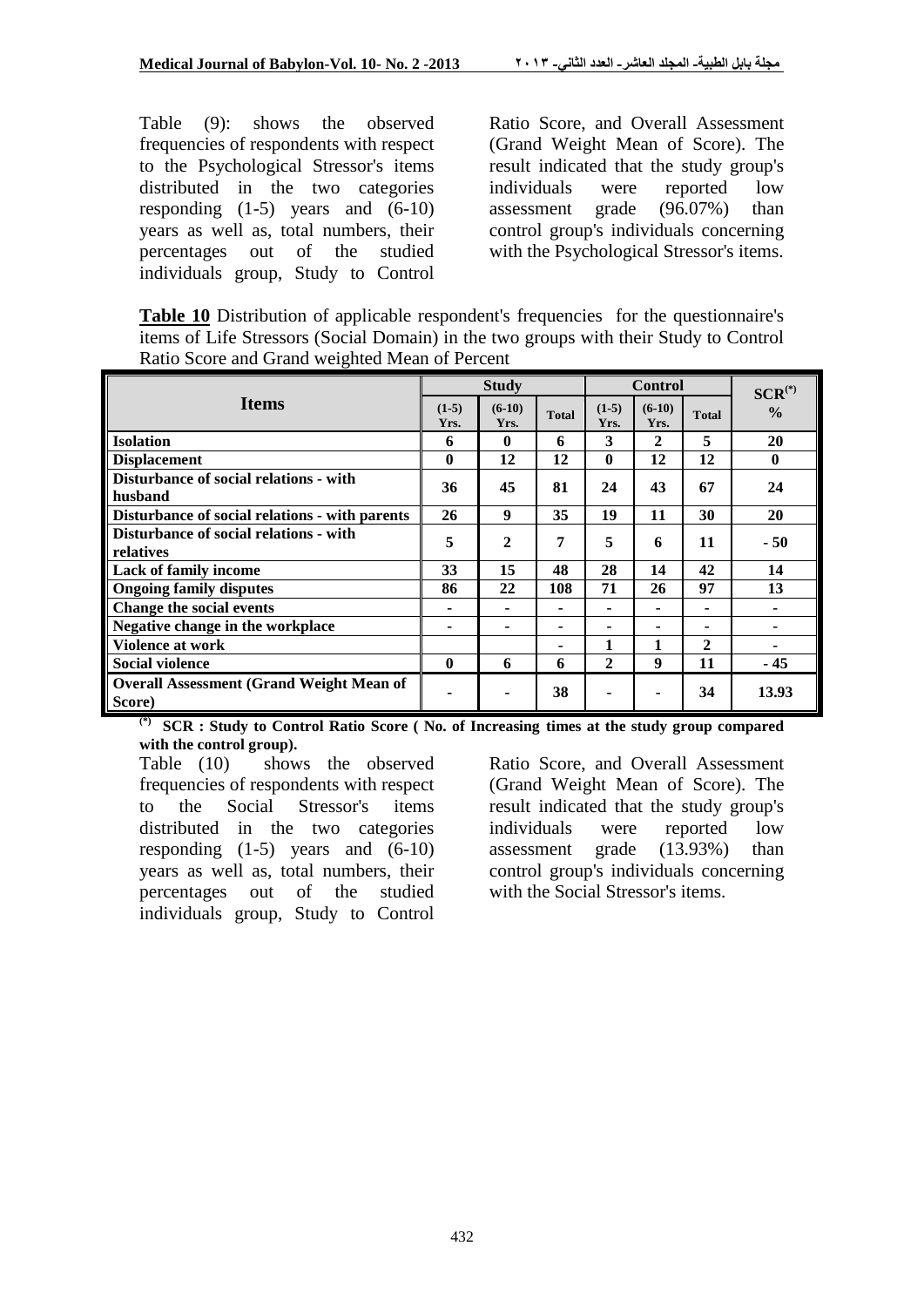|                                     |       | <b>Study</b>   |           | <b>Control</b>            |             |               |  |
|-------------------------------------|-------|----------------|-----------|---------------------------|-------------|---------------|--|
| predicted variables                 |       | $P -$<br>value | C.S.      | C.C.                      | P-<br>value | C.S.          |  |
| <b>Age Groups</b>                   | 0.287 | 0.021          | S         | 0.193                     | 0.461       | <b>NS</b>     |  |
| BMI : Kg/m <sup>2</sup>             | 0.165 | 0.135          | <b>NS</b> | 0.133                     | 0.308       | <b>NS</b>     |  |
| <b>Educational Level</b>            | 0.156 | 0.548          | <b>NS</b> | 0.252                     | 0.035       | S             |  |
| <b>Marital status</b>               | 0.121 | 0.560          | <b>NS</b> | 0.098                     | 0.749       | <b>NS</b>     |  |
| Occupational status for patient     | 0.105 | 0.135          | <b>NS</b> | 0.136                     | 0.053       | <b>NS</b>     |  |
| <b>Family income</b>                | 0.033 | 0.643          | <b>NS</b> | 0.025                     | 0.719       | <b>NS</b>     |  |
| <b>Family type</b>                  | 0.033 | 0.643          | <b>NS</b> | 0.25                      | 0719        | <b>NS</b>     |  |
| <b>Location of living</b>           | 0.144 | 0.372          | <b>NS</b> | 0.1113                    | 0.643       | <b>NS</b>     |  |
| <b>Residency</b>                    | 0.039 | 0.583          | <b>NS</b> | 0.03                      | 0.749       | <b>NS</b>     |  |
| Age of mother in the marriage       | 0.182 | 0.333          | <b>NS</b> | 0.155                     | 0.552       | <b>NS</b>     |  |
| <b>Gravidity</b>                    | 0.208 | 0.264          | <b>NS</b> | 0.154                     | 0.669       | <b>NS</b>     |  |
| Parity                              | 0.267 | 0.041          | S         | 0.082                     | 0.983       | <b>NS</b>     |  |
| No. of still birth                  | 0.100 | 0.687          | <b>NS</b> | <b>Under Cutoff Point</b> |             |               |  |
| No. of abortion                     | 0.18  | 0.607          | <b>NS</b> | 0.336                     | 0.203       | <b>NS</b>     |  |
| No. of living babies                | 0.289 | 0.016          | S         | 0.123                     | 0.858       | <b>NS</b>     |  |
| Age at menarche                     | 0.106 | 0.685          | <b>NS</b> | 0.161                     | 0.259       | $\mathbf{NS}$ |  |
| Age in first pregnancy              | 0.238 | 0.068          | <b>NS</b> | 0.174                     | 0.386       | <b>NS</b>     |  |
| <b>Interval between pregnancies</b> | 0.008 | 0.918          | <b>NS</b> | 0.018                     | 0.819       | <b>NS</b>     |  |
| Age at menopause                    | 0.294 | 0.225          | <b>NS</b> | 0.251                     | 0.584       | <b>NS</b>     |  |
| Age of last menstrual cycle         | 0.315 | 0.265          | <b>NS</b> | 0.247                     | 0.698       | <b>NS</b>     |  |
| <b>Regulatory of menstruation</b>   | 0.065 | 0.360          | <b>NS</b> | 0.048                     | 0.493       | <b>NS</b>     |  |
| The women in reproductive age?      | 0.058 | 0.413          | <b>NS</b> | 0.129                     | 0.067       | <b>NS</b>     |  |
| <b>Breast feeding</b>               | 0.022 | 0.776          | <b>NS</b> | 0.013                     | 0.864       | <b>NS</b>     |  |
| The use of contraception            | 0.154 | 0.348          | <b>NS</b> | 0.081                     | 0.846       | <b>NS</b>     |  |
| Duration of contraception           | 0.249 | 0.479          | <b>NS</b> | 0.288                     | 0.257       | <b>NS</b>     |  |
| <b>Infertility</b>                  | 0.082 | 0.267          | <b>NS</b> | 0.143                     | 0.053       | <b>NS</b>     |  |
| <b>Other diseases</b>               | 0.345 | 0.000          | <b>HS</b> | 0.299                     | 0.000       | <b>HS</b>     |  |

**Table 11** Association among Demographical Characteristics and some related variables with an overall assessments due to Life Stressors to Breast Cancer in women

**(\*)Improvement Status in high light classification.**

Table (11): The results has reported that the distribution of the Life Stressors to Breast Cancer in women through the two dichotomous of responding had no relationship with their Demographical characteristics variables and as well as of their Reproductive characteristics variables with an overall assessments at the study group except with (Age,

### **Discussion**

The result indicated that the Life Stressors to Breast Cancer in women no relationship with their Demographical characteristics variables and as well as of their Reproductive characteristics variables with an overall assessments at the study group except with (Age, Parity, No. of living babies,

Parity, No. of living babies, and Other diseases) only and we can concluded that the studied questionnaire can be amend for all individuals of the population concerning with Breast Cancer of women whatever a differences with their (Demographical and Reproductive) characteristics variables would be.

and Other diseases) only and we can concluded that the studied questionnaire can be amend for all individuals of the population concerning with Breast Cancer of women whatever a differences with their (Demographical and Reproductive) characteristics variables (Table 11). This study was in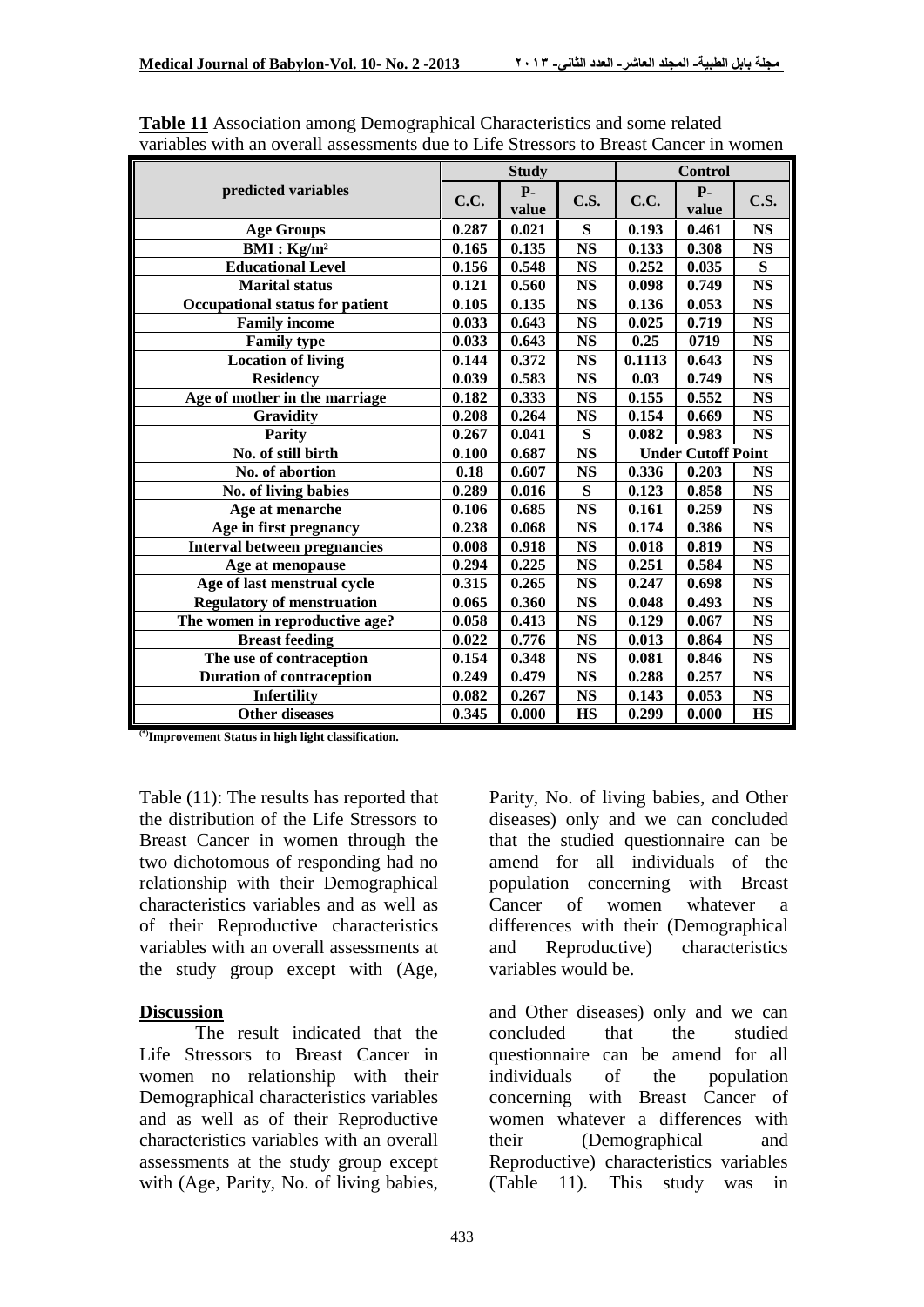agreement with study conducted by Yavari and others, [6] which stated that nulliparous women were at slightly higher risk of breast cancer than parous women but the difference was not significant. No association was found with parity and breast cancer but an association was found with age at first live birth and number of live birth. Abortion do not affect a women's risk of having breast cancer. Evidence indicating a positive interaction of abortion and a history of abortion is associated with higher breast cancer in genetically susceptible women[7]. In another study conducted by Tang and others[8], the risk of breast cancer was not found to be associated with a prior induced abortion, if followed at some later time by pregnancy and childbirth.

 Regarding Psychological domain, the observed frequencies of respondents with respect to the Psychological Stressor's items, the result indicated that the study group's individuals were reported low assessment grade (96.07%) than control group's individuals concerning with the Psychological Stressor's items (Table 9)

 The linkage has not been proved despite a long history of research. It has been hypothesized that psychological changes associated with life events influence development of cancer through immune down regulation [9]. Breastcancer.org suggest that depression may cause a slight increase in breast cancer risk. Rauscher and colleagues studied patient-reported perceptions of fear, [anxiety](http://psychcentral.com/disorders/anxiety/) and isolation, together referred to as psychosocial stress, and associations with breast cancer aggressiveness. Chronic stress may increase the risk of breast cancer [10]. A [new](http://psychcentral.com/news/2011/09/20/stress-linked-to-aggressive-breast-cancer/29596.html) study suggests psychological stress may play a role in the development of aggressive breast cancer, especially among minority populations [11]. psychological stress impairs the ability

of the body's immune system to detect and fight cancer and enhances production of hormones that lead to tumor growth, such as estrogen and breast cancer. Queen's University researchers found a specific biological link between breast cancer and psychological stress. The psychological stress always leads to a change in white cell count at varying degrees depending on the type and duration of the stressor. Current research shows that longerlasting stressors cause a reduction of immune function and increase our vulnerability to disease [12].

 Regarding Social domain, the observed frequencies of respondents with respect to the Social Stressor's items, the result indicated that the study group's individuals were reported low assessment grade (13.93%) than control group's individuals concerning with the Social Stressor's items (Table10).

 Most studies of stress and breast cancer have measured stress in terms of highly threatening or adverse life events. While a recent review of prospective studies identified limited evidence for increased risk of breast cancer incidence associated with stressful life events [13]. No independent association between stressful life events and breast cancer risk [14]. The associations were observed between any of the summary social adversity measures and subsequent breast cancer risk, with or without adjustment for age, menopausal status, parity, use of menopausal hormones, age at menarche, age at first birth, family history of breast cancer, physical activity, social class, body mass index, height, and alcohol intake. This study found no evidence that social stress exposure or individual differences in its experience are associated with the development of breast cancer [15]. The most extensively studied psychosocial factors in relation to breast cancer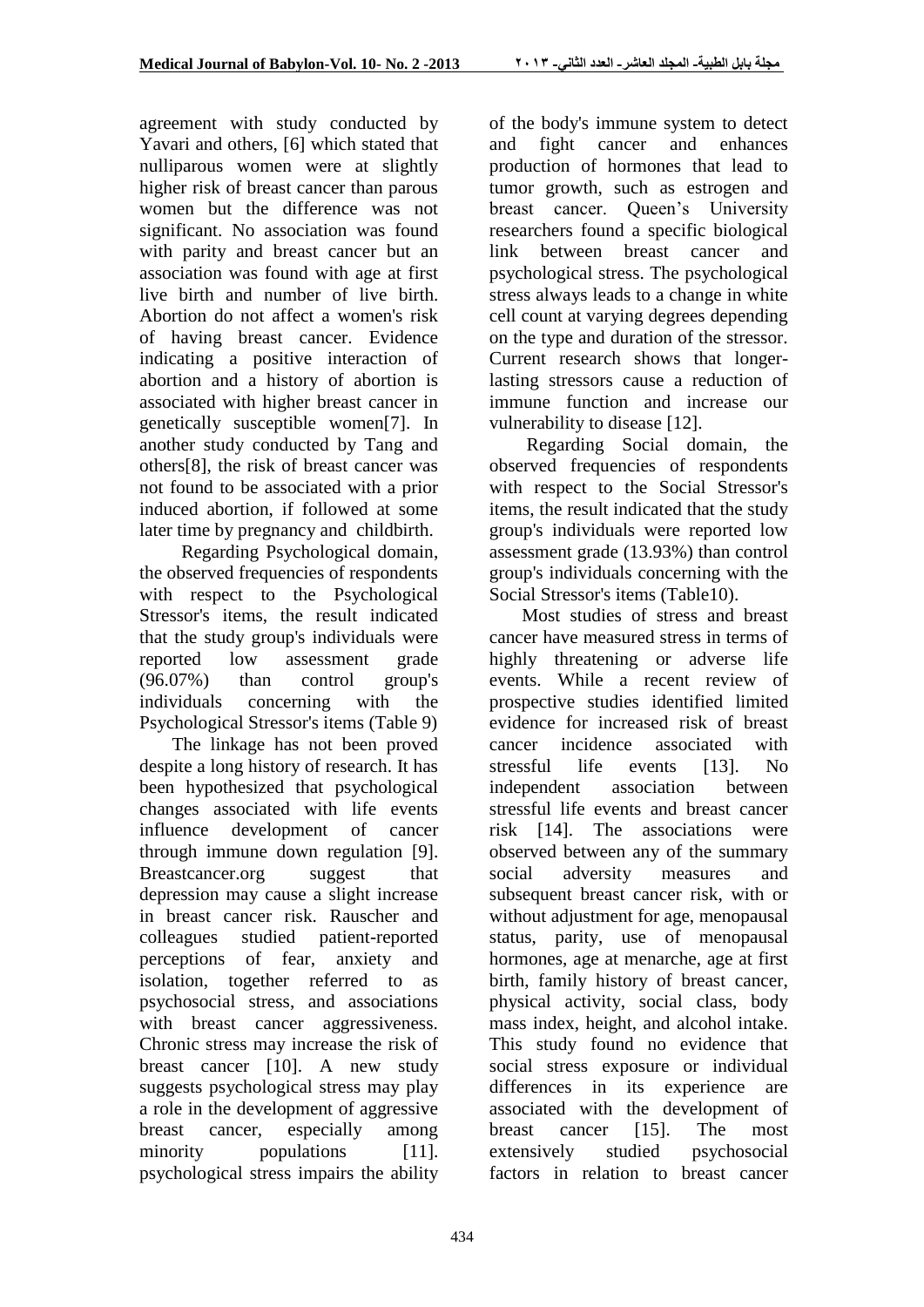incidence are stress and stressful life events [16]. Many events can be thought of as stressors. These include disasters, life crises, life changes, and daily hassles. If stress persists after the initial fight or flight reaction, the body's reaction enters a second stage. During this stage, the activity of the sympathetic nervous system declines and epinephrine secretion is lessened, but corticosteroid secretion continues at

 The present study shows the observed frequencies of respondents with respect to the psychological and social, distributed in the two categories responding  $(1-5)$  years and  $(6-10)$  years ,the result indicated that the study group's individuals were reported low assessment grade (96.07%) than control group's individuals concerning with the psychological stressor's items and (13.93%) with the social stressor's items. The study also shows that the means of psychological and social stressors in study group was higher than that of control group. The results of testing indicating that there are a highly significant different at P<0.01 were

1. Activation of media and Ministry of Health role for increasing the awareness of women and their families about the importance of reducing the risk factors which contributing on breast cancer occurrence through :

a. Monthly breast self-examination and regular [mammography](http://www.encyclopedia.com/doc/1E1-mammog.html) for age  $\geq 40$ 

1-Venes D; & Thomas C: Psychological Stress and Cancer: Questions and Answers, Editor of Taber's Cyclopedic Medical Dictionary, 19th ed. Philadelphia: FA Davis Company, 2001.

2-Segerstrom S; Miller G: Psychological stress and the human immune system: A meta-analytic study of 30 years of inquiry, Psychological Bulletin, 130 (4), 2004,:601–630.

above normal [17]. Every event in life causes a considerable stress. While in most cases it is unpleasant events that create stress, in some cases it could even be pleasant events, as they too require adapting. Individual reactions may vary widely over the same event. Mentally mature persons suffer less stress from the same event as compared to the weaker ones [18].

## **Conclusions**

obtained at the psychological stressors while no significant different at P<0.05 were obtained at the social stressors No relationship with their demographical characteristics variables and as well as of their reproductive characteristics variables with an overall assessments at the study group except with (Age, Parity, No. of living babies, and Other diseases) only and we can concluded that the studied questionnaire can be amend for all individuals of the population concerning with Breast Cancer of women whatever a differences with their (Demographical and Reproductive) characteristics variables.

**Recommendations**

years are the recommended methods of breast cancer early detection.

b. Sleep at least 8 hours daily.

c. Exercising regularly at least one hour three times a week.

- d. Coping with the stress.
- 2. Further study on large population.

## **References**

3-Schuler AL; and et al.: Psychosocially Influenced Cancer: Diverse Early-Life Stress Experiences and Links to Breast Cancer, Cancer prevention research, 3(11),2010,PP: 1365–70.

4-Rauscher G:Psychosocial Stress Linked to Aggressive Breast Cancer, School of Public Health, Medscape., Sep 23, 2011.

5-Wortman CB: Social support and the